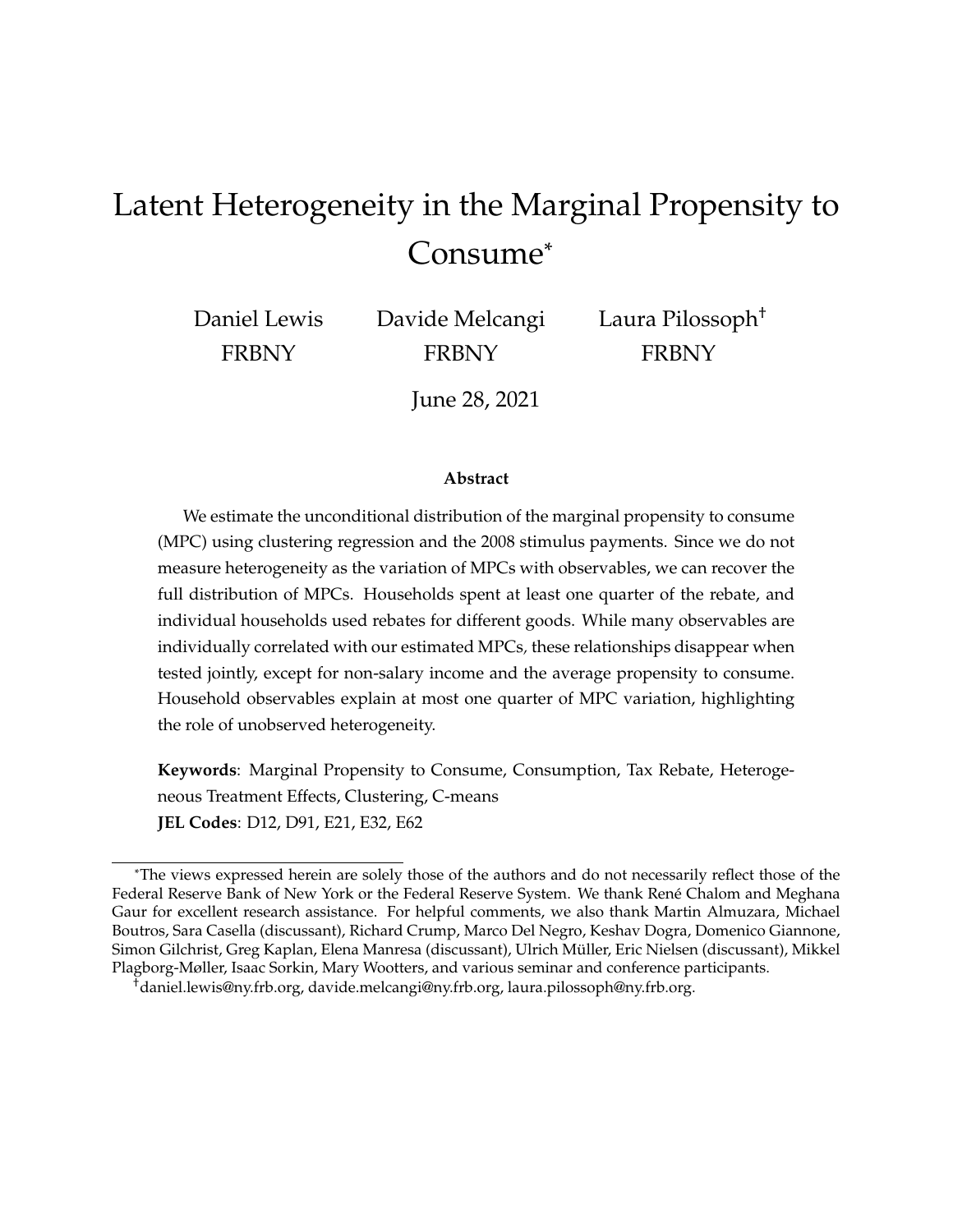# <span id="page-1-3"></span>**1 Introduction**

Recent work highlights the importance of heterogeneity in the marginal propensity to consume (MPC) out of transitory income shocks for fiscal policy, the transmission of monetary policy, and welfare.[1](#page-1-0) Despite their importance, estimates of the *distribution* of MPCs are largely elusive. Even with plausibly identified transitory income shocks, estimating individual-level MPCs requires panel data with long horizons, which are typically not available; it also usually requires the unappealing assumption that an individual's marginal propensity to consume (MPC) is time invariant.<sup>[2](#page-1-1)</sup> The existing literature, therefore, has followed one of two avenues: estimating a fully structural model and simulating a distribution of MPCs, or grouping observations by some presupposed observable char-acteristics and estimating group-specific MPCs out of transitory income shocks.<sup>[3](#page-1-2)</sup> However, because both of these approaches require taking a stance on the source of MPC heterogeneity, they may fail to uncover the true degree of heterogeneity, miss other relevant dimensions of heterogeneity that predict an individual's MPC, or both.

In this paper, we estimate the distribution of MPCs directly. We adopt a Gaussian mix-ture linear regression (GMLR) (e.g., [Quandt](#page--1-0) [\(1972\)](#page--1-0)), which jointly (i) groups households together that have similar latent consumption responses to the 2008 tax rebate and (ii) provides estimates of the MPCs within these groups. Specifically, the algorithm takes a standard regression of consumption changes on the tax rebate receipt and basic controls [\(Johnson, Parker, and Souleles](#page--1-1) [\(2006\)](#page--1-1), [Parker, Souleles, Johnson, and McClelland](#page--1-2) [\(2013\)](#page--1-2)), but allows the coefficient on the rebate to be heterogeneous across unknown groups; the groups as well as their rebate coefficients are then jointly estimated.

This approach offers four advantages over existing efforts to recover the distribution of MPCs. First, it allows us to estimate the full unconditional distribution of MPCs, which can be driven both by latent factors and observable characteristics, broadly defined; understanding the range of such a distribution casts light on whether there is potential value, in principle, in attempting to target fiscal transfers to households more likely to spend

<span id="page-1-0"></span><sup>&</sup>lt;sup>1</sup>The MPC distribution is a crucial object in Heterogeneous Agent New Keynesian (HANK) models of monetary policy (see [Kaplan, Moll, and Violante](#page--1-3) [\(2018\)](#page--1-3)). For example, [Auclert](#page--1-4) [\(2019\)](#page--1-4) shows that the response of aggregate consumption to monetary policy shocks depends on the covariance of the distribution of MPCs with the cyclicality of income, net nominal position, and unhedged interest rate exposure.

<span id="page-1-1"></span><sup>&</sup>lt;sup>2</sup>Nearly all theories of MPC heterogeneity have some form of state dependence. For example, in [Carroll](#page--1-5) [\(1992\)](#page--1-5) the MPC is a declining function of gross household wealth.

<span id="page-1-2"></span><sup>&</sup>lt;sup>3</sup>For the former, see for instance [Kaplan and Violante](#page--1-6) [\(2014\)](#page--1-6) and [Carroll, Slacalek, Tokuoka, and White](#page--1-7) [\(2017\)](#page--1-7). For the latter, [Fagereng, Holm, and Natvik](#page--1-8) [\(2016\)](#page--1-8) exploit randomized lottery winnings to identify transitory income shocks, and subsequently group observations on observables to estimate group-level MPCs. See also [Johnson et al.](#page--1-1) [\(2006\)](#page--1-1), [Blundell, Pistaferri, and Preston](#page--1-9) [\(2008\)](#page--1-9), [Parker et al.](#page--1-2) [\(2013\)](#page--1-2), [Kaplan,](#page--1-10) [Violante, and Weidner](#page--1-10) [\(2014\)](#page--1-10), and [Crawley and Kuchler](#page--1-11) [\(2018\)](#page--1-11).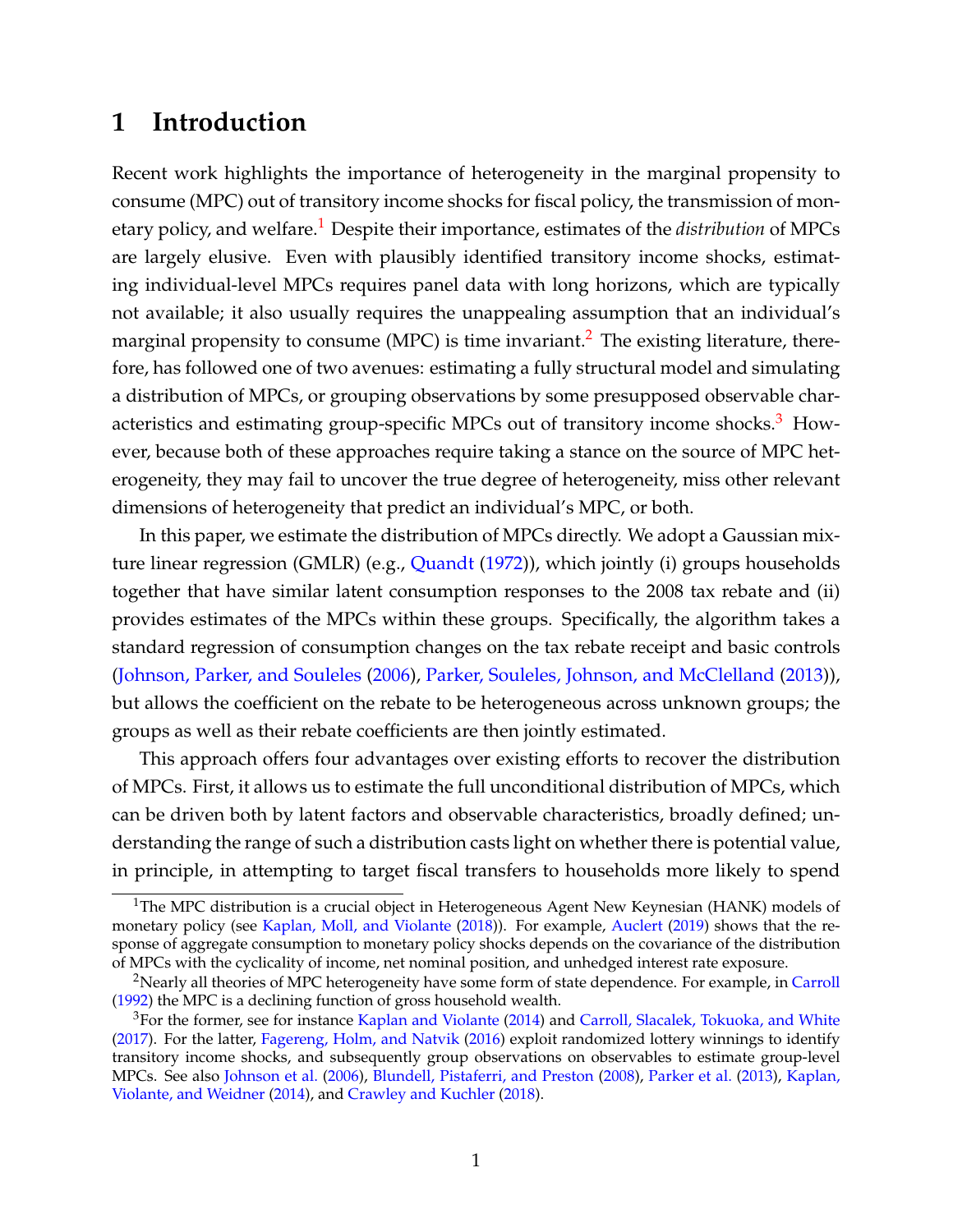the funds. Standard methods that rely on sample splitting by observable characteristics can recover only the extent to which the MPC varies with the chosen household characteristics, as opposed to a true distribution, and cannot recover heterogeneity in MPCs associated with latent factors (by definition) or different observables. Indeed, we find that the majority of MPC heterogeneity can be attributed to such latent traits; household observable characteristics explain only a small portion of the variance in MPCs. Second, because our approach does not require taking an *ex ante* stand on what observables correlate with MPC heterogeneity, we can "let the data speak" by investigating *ex post* which observables predict the recovered individual MPCs. Third, we show formally that our approach potentially overcomes the loss of statistical power which appears to affect the sample-splitting approach in existing studies. We find that a household's MPC is correlated with various observable characteristics individually, and that these relationships are generally statistically significant, where previous studies obtained null results in the same data. Finally, by estimating household-level MPCs we are able to project them on various explanatory variables *jointly.* When doing so, we find that the majority of aforementioned significant univariate relationships disappear, leaving non-salary income and the average propensity to consume (APC, average consumption divided by income) as exceptions, both correlating positively with the MPC. By the same token, we can quantify the share of MPC variations explained jointly by observables, finding it lies below a quarter.

Our contribution hinges on the fact that clustering algorithms like the one we adopt assign individuals to groups not based on observable characteristics, but based on how well each set of estimated group-specific parameters describes the observations within the group. This feature allows us to bypass the *ex ante* decision of which observables matter for MPC heterogeneity, and instead estimate the heterogeneity directly first. GMLR specifies a linear regression model with different parameters for each group or "cluster". It is a probabilistic clustering approach, in which individuals are not assigned to groups in a binary fashion, but instead have posterior weights derived from a Gaussian distribution of regression errors. Conditional on these weights, GMLR simply represents a weighted least squares (WLS) regression. When the panel dimension present in "hard clustering" approaches like that in [Bonhomme and Manresa](#page--1-12) [\(2015\)](#page--1-12) or [Bonhomme et al.](#page--1-13) [\(2019\)](#page--1-13) is absent, as is the case in our empirical setting, it is unrealistic to think that group assignment can be determined binarily in the presence of noise, so such continuous posterior weights are desirable to represent the level of uncertainty that exists in the assignment. Despite this uncertain assignment, GMLR estimates are consistent and asymptotically normal (e.g., [Desarbo and Cron](#page--1-14) [\(1988\)](#page--1-14)).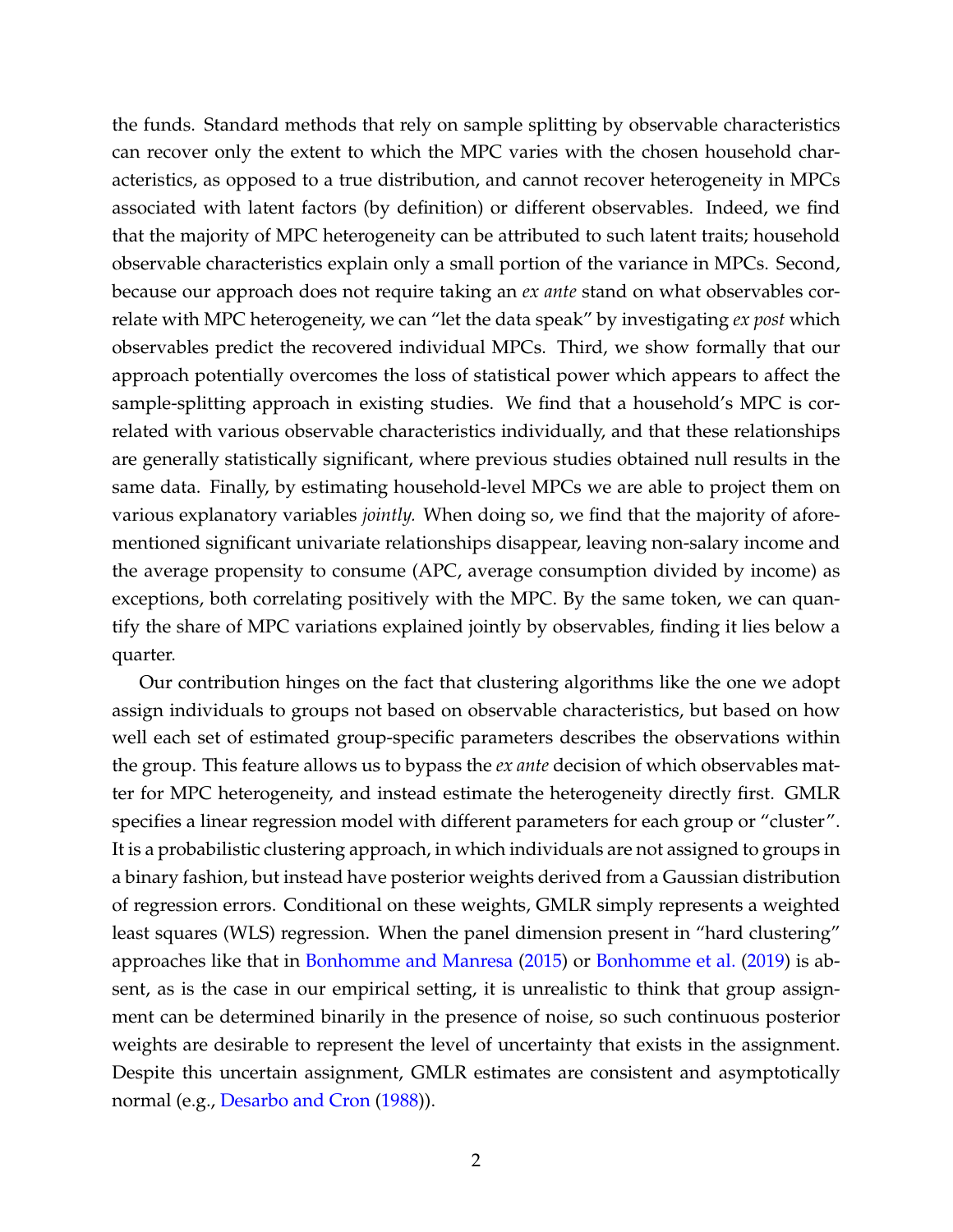Applying our estimator to study the MPC distribution using the 2008 Economic Stimulus Act, we uncover a substantial degree of heterogeneity. In particular, households spend at least one fourth of the rebate within one quarter, with some households displaying an MPC above one. Generally, the share of households with a particular MPC declines as the MPC increases. At the same time, we estimate sizable MPCs even at the bottom of the distribution. [Fagereng et al.](#page--1-8) [\(2016\)](#page--1-8) and [Olafsson and Pagel](#page--1-15) [\(2018\)](#page--1-15) find evidence of similar behavior in Norway and Iceland respectively, and recent papers have proposed models of limited cognitive perception to rationalize such behavior (e.g., [Ilut and Valchev](#page--1-16)  $(2020)$ ).

We next estimate the distribution of MPCs for specific spending categories. For nondurable expenditure, a lower bound for the MPC of 16 cents on the dollar emerges. On the other hand, spending on durables is dichotomous, with a nontrivial fraction of households not spending any of the rebate on durables, while a significant share spent the entire rebate on such goods. Finally, since our approach provides household level, goodspecific MPCs, and we compute their correlation. We find that households with higher nondurable MPCs also display higher durable MPCs, although the correlation is weak  $(-0.12)$ .

Having characterized the distribution of marginal propensities to consume, we recover its observable drivers. Historically, the literature has found mixed empirical evidence and generally weak relationships between MPCs and observable household characteristics, with the possible exception of liquid wealth. $4$  This is likely due to a loss of statistical power when re-estimating the MPC with interactions or sample splits. We formally show that our approach may allow us to sidestep these issues. In practice, we indeed find that our estimated MPCs are significantly correlated, individually, with many observable drivers, despite the fact that we use the same identification strategy and dataset that previously delivered insignificant relationships. For example, we find that homeowners have significantly higher MPCs than renters, and households with a mortgage display even greater marginal propensities to consume than outright homeowners. The correlations hold for all expenditure categories that we consider.

Our estimates for household-level MPCs also allow us to study multivariate relationships without further losses of power. We find that only two observables are robust to the inclusion of additional regressors and positively correlate with MPCs: households' non-salary income and their APC. [Kueng](#page--1-17) [\(2018\)](#page--1-17) also finds that high-income households have higher MPCs in Alaska Permanent Fund data. We highlight how our result cru-

<span id="page-3-0"></span><sup>&</sup>lt;sup>4</sup>[Parker et al.](#page--1-2) [\(2013\)](#page--1-2) find statistically insignificant differences by age, income, and liquid wealth. [Broda](#page--1-18) [and Parker](#page--1-18) [\(2014\)](#page--1-18) and [Fagereng et al.](#page--1-8) [\(2016\)](#page--1-8) find significant relationships for the latter.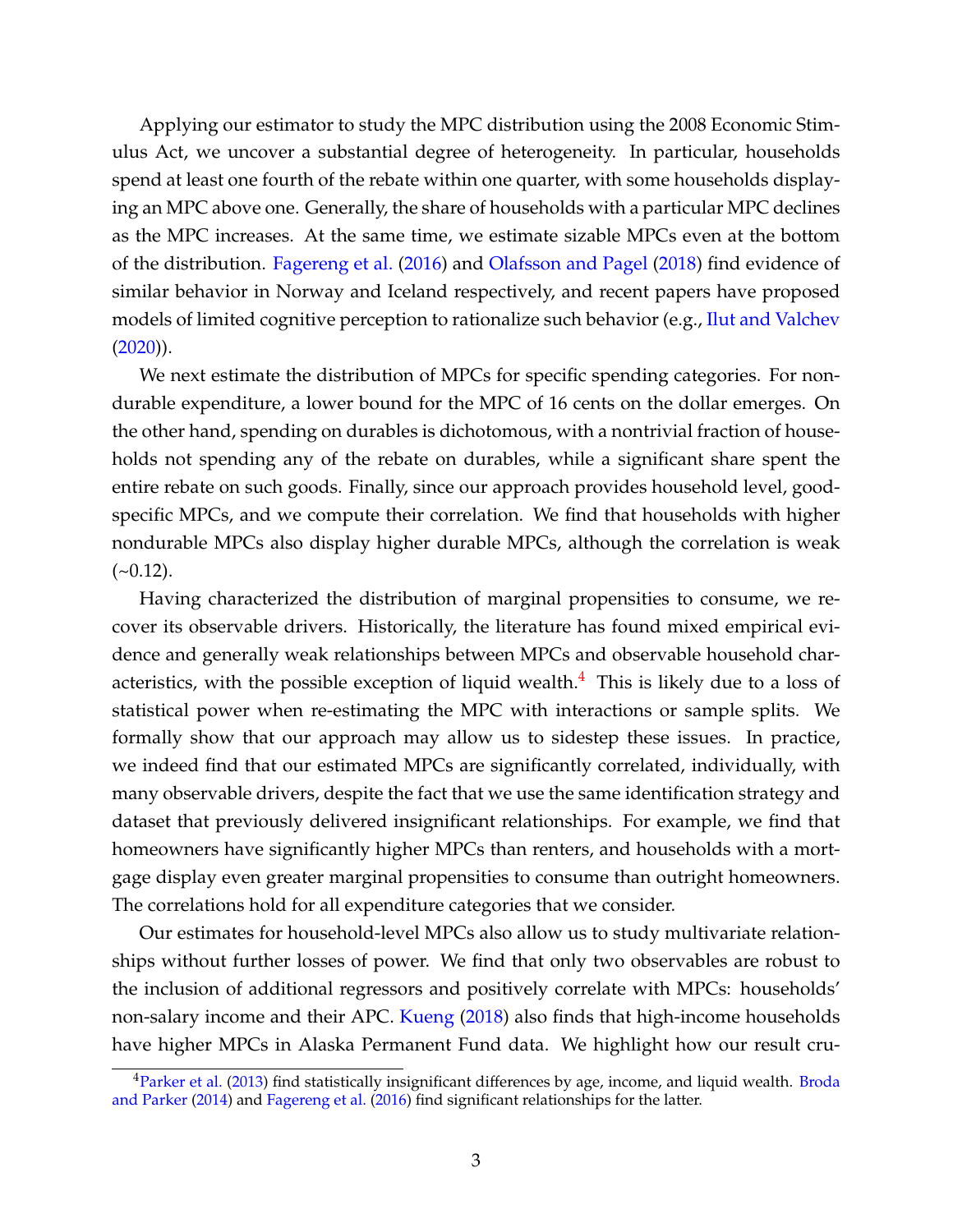cially hinges on the non-salary component of income, such as business and financial income. Examining how MPCs vary jointly with income and the APC, we uncover three groups of households. "Poor-savers", with low total income and a low APC, have the lowest MPCs. Households with high total income and a low APC, or vice versa, display intermediate marginal propensities to consume. The greatest MPCs are found among "rich-spenders", who not only have high total income, but also typically spend a large portion of it. This group of households has not received much attention in models of consumption and savings.

Importantly, our best array of observable predictors is able to explain at most one quarter of the variation in estimated MPCs. With the vast majority of heterogeneity unexplained by standard observables, our results suggest that a relevant portion of MPC heterogeneity is driven by latent household traits. For example, heterogeneity in discount rates and/or intertemporal elasticities of substitution [\(Aguiar, Boar, and Bils](#page--1-19) [\(2019\)](#page--1-19)) would deliver heterogeneity in MPCs, and is further supported by the aforementioned significance of APCs in predicting MPCs, as APCs can also be a function of the same unobserved traits. This type of unobserved heterogeneity could never be recovered by simply splitting the sample on observable characteristics and estimating within-subsample homogeneous MPCs, as is typically done in the literature.<sup>[5](#page-4-0)</sup>

Our results have four important policy implications. First, we find that 2008 Economic Stimulus payments increased spending of all households, at least in partial equilibrium. Second, the fact that we uncover considerable MPC heterogeneity suggests that, in principle, aggregate spending could be further increased by targeting fiscal transfers to high MPC households. Our robustly significant correlations suggest that it might be desirable to target relatively higher-income households to maximize the aggregate consumption effects of stimulus checks. $6$  Such a strategy may imply a tension between the stimulus and relief/insurance purposes of lump-sum transfers.<sup>[7](#page-4-2)</sup> However, since we find that observable characteristics predict little of the variation in MPCs, it is likely that any attempt at targeting will only exploit a limited share of the overall variation in MPCs, given the information available to fiscal authorities.

<span id="page-4-0"></span><sup>&</sup>lt;sup>5</sup>This is true unless preference heterogeneity is explicitly elicited in survey questions so that it can be used as an observable control. Using Nielsen panel data, [Parker](#page--1-20) [\(2017\)](#page--1-20) finds that the MPC out of the tax rebate is indeed strongly correlated with a self-reported measure of impatience.

<span id="page-4-1"></span><sup>&</sup>lt;sup>6</sup>Stimulus checks were phased out for households whose income was above \$150,000 (\$75,000 for single filers), implying that higher earners did not receive the rebate. Thus, our findings on the positive correlation of MPCs with total income are limited to households within the income range of stimulus checks recipients.

<span id="page-4-2"></span><sup>7</sup>[Shapiro and Slemrod](#page--1-21) [\(2009\)](#page--1-21) find that low-income individuals were more likely to use the 2008 rebates to pay off debt. Similar patterns have been observed for the CARES act transfers in 2020, see [Armantier](#page--1-22) [et al.](#page--1-22) [\(2020\)](#page--1-22). Our analysis focuses on the consumption effects of fiscal transfers but is consistent with a potential distributional trade-off.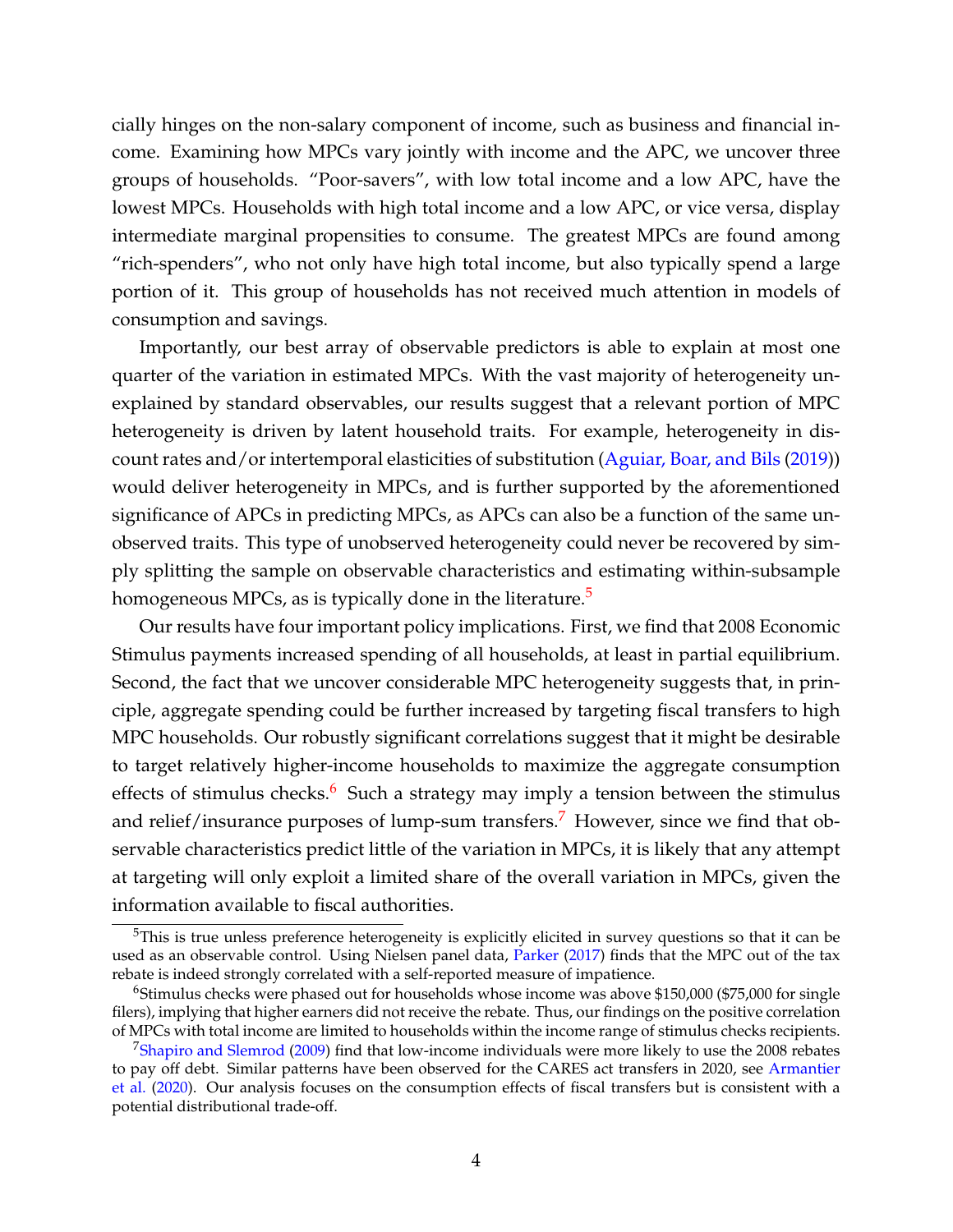We also believe our findings can be used to discipline heterogeneous agent models in three ways. First, our estimated full distribution of MPCs is an agnostic target, regardless of a model's characteristics. Second, individual correlations between MPCs and observable characteristics are crucial objects for many heterogeneous agent models, and we are able to estimate them with statistical precision. Third, we provide researchers with an explicit number for the joint importance of observable and unobservable drivers for the distribution of MPCs.

Our paper is related to an extensive literature estimating the marginal propensity to consume out of transitory income shocks, and a smaller, complementary literature examining how it varies across households. As previously mentioned, the vast majority of existing papers study *observable* drivers of the MPC; we relate our findings to this literature. A burgeoning literature has turned its attention to unobserved household traits and preference heterogeneity. Our findings corroborate the importance of this dimension, recently highlighted by [Alan, Browning, and Ejrnaes](#page--1-23) [\(2018\)](#page--1-23), [Parker](#page--1-20) [\(2017\)](#page--1-20), [Aguiar et al.](#page--1-19) [\(2019\)](#page--1-19), and [Gelman](#page--1-24) [\(2019\)](#page--1-24).

Our approach allows us to flexibly and non-parametrically combine observed and unobserved MPC heterogeneity. In this respect, [Misra and Surico](#page--1-25) [\(2014\)](#page--1-25) is closest in spirit to our work.<sup>[8](#page-5-0)</sup> They estimate a quantile regression of consumption responses to the 2008 tax rebate using the same data, and find substantial heterogeneity. However, quantile regression estimates the role of regressors at specific points in the overall conditional distribution of the dependent variable. In Supplement  $B$ , we show how this approach is sensitive to the correlation of MPC heterogeneity with other forms of heterogeneity, since other factors may be quantitatively larger drivers of the conditional distribution of consumption than the tax rebate.

The paper proceeds as follows. In Section [2](#page-6-0) we describe our empirical strategy based on the 2008 tax rebate. In Section [3,](#page-8-0) we formulate the problem at hand and describe our clustering approach in detail. We also compare our methodology – recovering unconditional heterogeneity in the MPC and then regressing on observables – to previous approaches, stipulating correlates of the MPC and using them to estimate interacted regressions. Our results are outlined in Section [4,](#page-13-0) where we provide estimates of the distribution of MPCs for various consumption categories. Section [4.3](#page-19-0) discusses observable characteristics that are correlated with the estimated MPCs. Section [4.5](#page-28-0) shows the longerrun consumption responses to stimulus checks. Section [5](#page-31-0) concludes.

<span id="page-5-0"></span><sup>&</sup>lt;sup>8</sup>Other papers have used the "reported preference" approach, eliciting MPC heterogeneity directly from responses to survey questions. Recent examples include [Sahm, Shapiro, and Slemrod](#page--1-27) [\(2010\)](#page--1-27), [Jappelli and](#page--1-28) [Pistaferri](#page--1-28) [\(2014\)](#page--1-28) and [Fuster, Kaplan, and Zafar](#page--1-29) [\(2018\)](#page--1-29).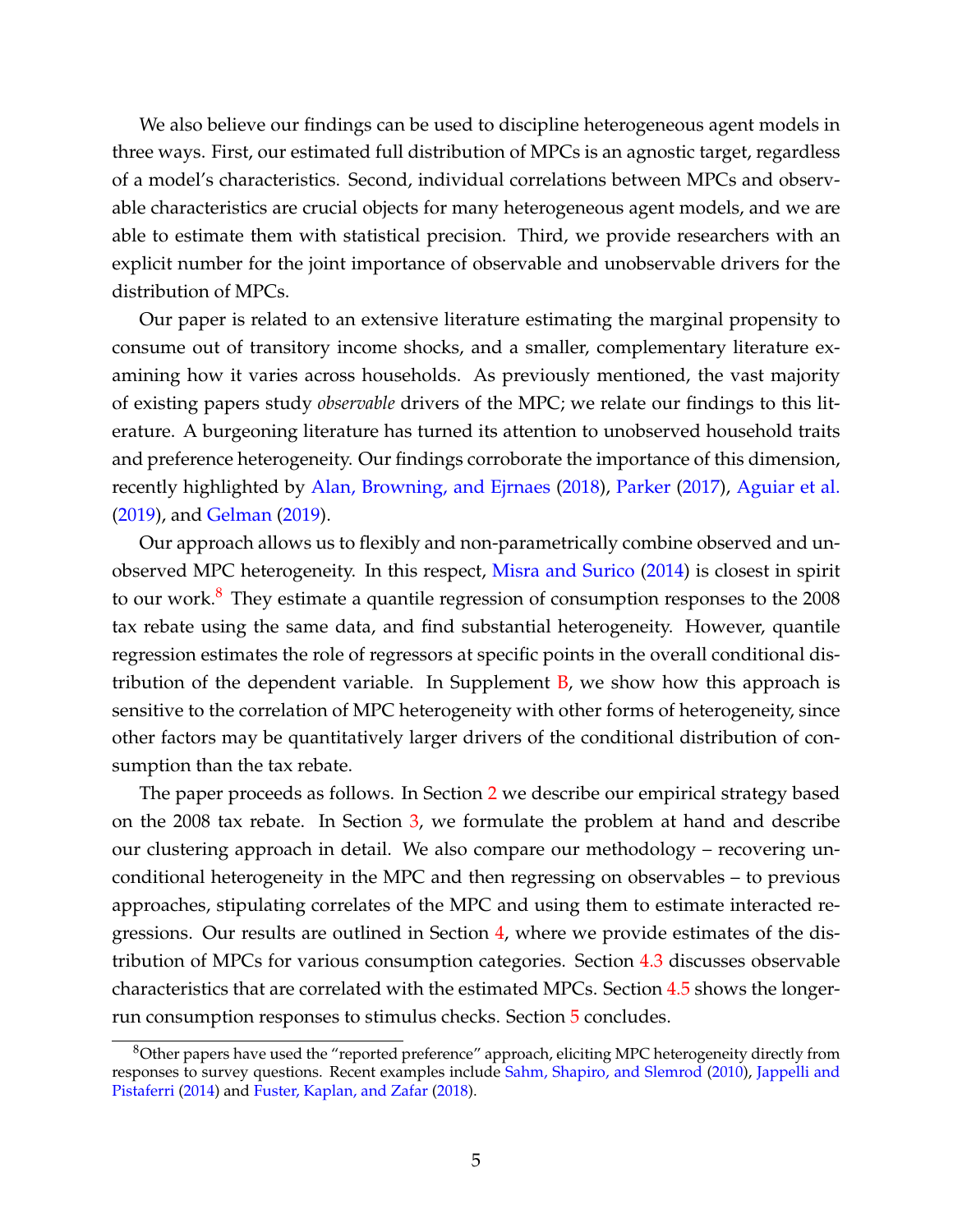### <span id="page-6-0"></span>**2 Empirical methodology**

In order to estimate the marginal propensity to consume, and how it varies across households, we consider an off-the-shelf well-identified quasi-natural experiment: the 2008 Economic Stimulus Act (ESA), as studied by [Parker et al.](#page--1-2) [\(2013\)](#page--1-2), among others. Between April and July of 2008, \$100 billion in tax rebates was sent to approximately 130 million US tax filers.<sup>[9](#page-6-1)</sup> Importantly, the timing of rebate receipt was determined by the last two digits of the recipient's Social Security Number (SSN), making the timing of receipt random. As in [Parker et al.](#page--1-2) [\(2013\)](#page--1-2), we exploit the randomized timing of the rebate receipt, but instead estimate heterogeneous marginal propensities to consume rather than a homogeneous marginal propensity to consume.

Our data come from the 2008 Consumer Expenditure Survey (CEX), which contains comprehensive and detailed measures of household-level consumption expenditures. The 2008 CEX wave also has supplemental questions on the ESA, including the amount of each stimulus payment received. While CEX expenditures are reported at the quarterly frequency, new households enter the survey at each month, making the frequency of our data monthly. Since we depart from [Parker et al.](#page--1-2) [\(2013\)](#page--1-2) by allowing for treatment heterogeneity, we present their homogeneous specification first as a useful benchmark, introducing our generalizations thereafter.

#### **2.1 Homogeneous MPC**

[Parker et al.](#page--1-2) [\(2013\)](#page--1-2) consider the following specification:

<span id="page-6-4"></span>
$$
\Delta C_j = \beta' \omega_j + \lambda R_j + \alpha + \epsilon_j, j = 1, ..., N,
$$
\n(1)

where ∆*C<sup>j</sup>* is the first difference of consumption expenditure for *j* = (*i*, *t*), corresponding to household *i* in quarter  $t.^{10}$  $t.^{10}$  $t.^{10}$   $\omega_j$  is a set of controls including month dummies aimed at absorbing common time effects such as aggregate shocks, as well as seasonal factors.<sup>[11](#page-6-3)</sup> The independent variable of interest is *R<sup>j</sup>* , which denotes the amount of the tax rebate

<span id="page-6-1"></span><sup>&</sup>lt;sup>9</sup>We defer to [Parker et al.](#page--1-2) [\(2013\)](#page--1-2) and [Sahm et al.](#page--1-27) [\(2010\)](#page--1-27) for an exhaustive discussion of the Economic Stimulus Act.

<span id="page-6-2"></span><sup>&</sup>lt;sup>10</sup>To maintain consistent notation throughout the paper, we refer to *j* as the  $(i, t)$  combination of household *i* in quarter *t*. While we have information on the same households *i* in different periods *t*, identification is not obtained by comparing individual responses over time, as in [Parker et al.](#page--1-2) [\(2013\)](#page--1-2). We do not exploit any limited panel structure, except to construct consumption changes for the left-hand-side variable. We return to this point below.

<span id="page-6-3"></span> $11$ In [Parker et al.](#page--1-2) [\(2013\)](#page--1-2), the other controls are age, change in number of adults in the household, and change in the number of children in the household. The controls we will use are the same, but additionally include age squared.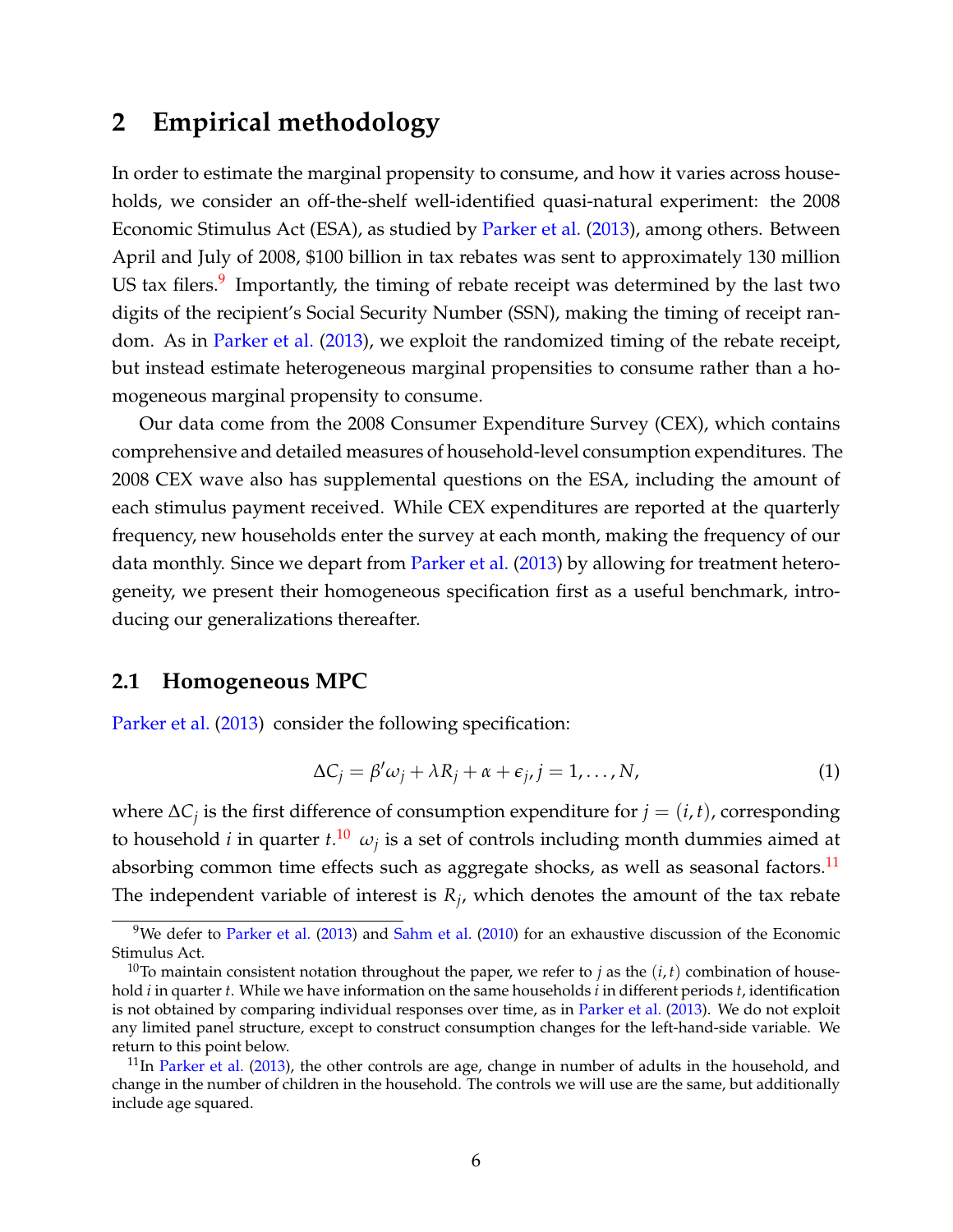received by each household.  $\lambda$  is then interpreted as the causal effect of the rebate on expenditures, where identification is achieved by comparing expenditure changes of households that received the rebate in a certain period to expenditure changes of households that did not receive the rebate in the same period.<sup>[12](#page-7-0)</sup>

### **2.2 Heterogeneous MPCs**

We depart from the homogeneous specification in Equation [\(1\)](#page-6-4) and allow for heterogeneity in expenditure responses to the tax rebate across households. In particular, we aug-ment the specification in [Parker et al.](#page--1-2) [\(2013\)](#page--1-2) as follows:

<span id="page-7-1"></span>
$$
\Delta C_j = \beta' \omega_j + \sum_{g=1}^G \mathbf{1}[j \in g] \left(\lambda_g R_j + \alpha_g\right) + \epsilon_j, j = 1, ..., N,
$$
  

$$
\forall g = 1, ..., G, E \left[\epsilon_j \mid \omega_j, R_j, j \in g\right] = 0,
$$
 (2)

where  $\mathbf{1}[j \in g]$  is an indicator that takes a value of 1 if household *i* in period *t* belongs to a certain group  $g = 1, \ldots, G$ . That is, we assume that heterogeneity in responses to the rebate can be summarized with *G* groups, characterized by the vector of coefficients  $\{\alpha_g, \lambda_g\}$ . We include group-specific intercepts,  $\alpha_g$ , to correctly interpret  $\lambda_g$  as a marginal propensity to consume. For example, since we do not observe quarterly changes in income, failing to include group-specific level effects may bias MPC estimates due to heterogeneity in income changes unrelated to the tax rebate. We assume that the usual conditional mean independence assumption holds separately within each group; in practice, we instrument for  $R_j$  with an indicator for the timing of rebate receipt as in [Parker et al.](#page--1-2) [\(2013\)](#page--1-2) to make this assumption plausible. Our object of interest is  $\lambda = \begin{pmatrix} \lambda_1 & \dots & \lambda_G \end{pmatrix}'$ , which describes MPC heterogeneity, while  $\mathbf{1}[i \in g]$  encodes the group membership of each household. The vector of coefficients, combined with  $1 | i \in g$ , gives an approximation of the MPC distribution. In the next section we discuss our clustering methodology to jointly estimate  $\lambda$  and **1** [ $j \in g$ ].

<span id="page-7-0"></span><sup>&</sup>lt;sup>12</sup>[Kaplan and Violante](#page--1-6) [\(2014\)](#page--1-6) discuss why  $\lambda$  may not correctly measure the marginal propensity to consume out of a transitory income shock, but is instead better thought of as a "rebate coefficient". We address these issues in Supplement [C.5.](#page--1-30)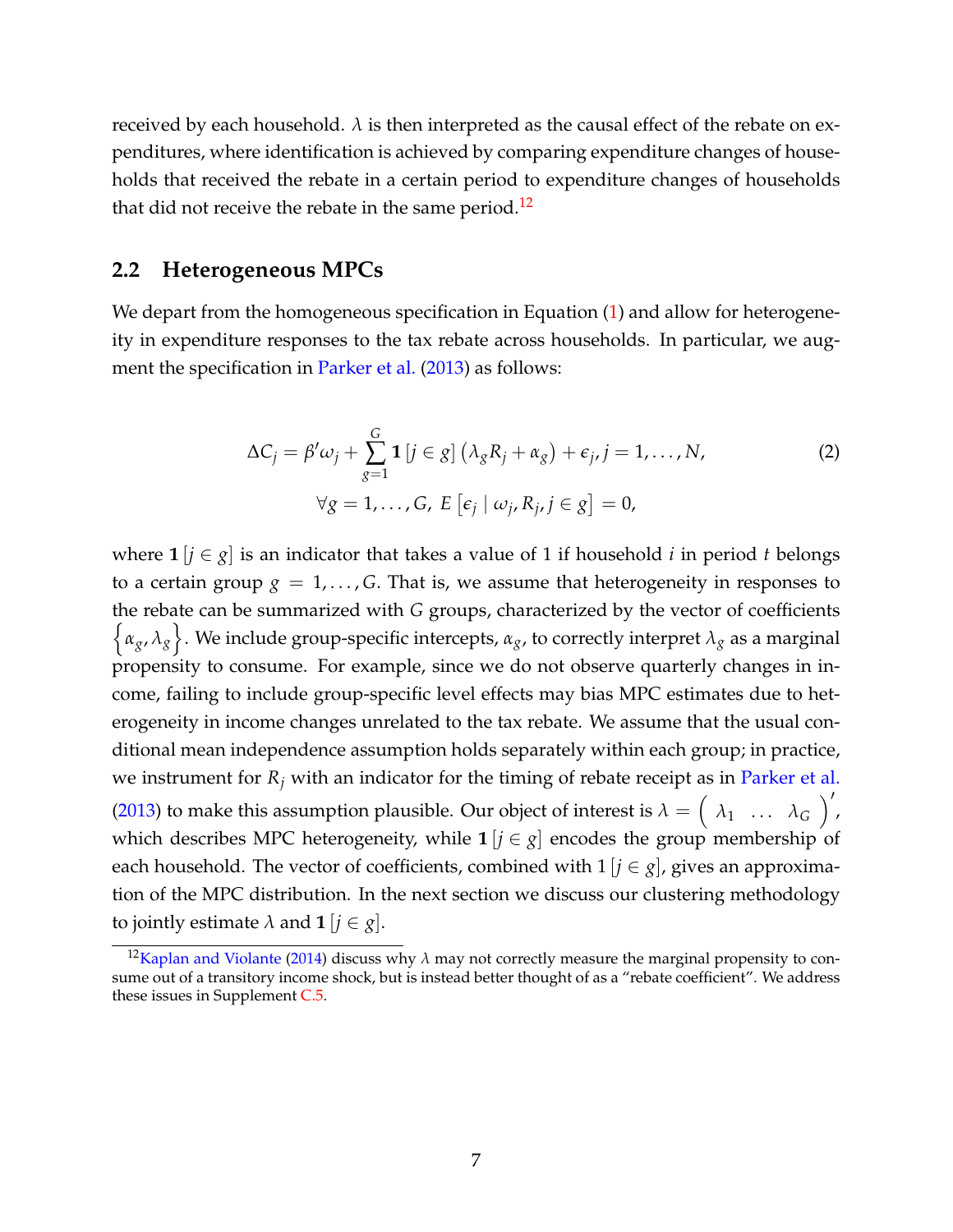# <span id="page-8-0"></span>**3 A clustering approach to MPC estimation**

To estimate group-specific MPCs according to [\(2\)](#page-7-1), we must somehow assign individuals to groups. Previous papers have grouped individuals based on observable characteristics and estimated MPCs within those groups, but doing so presupposes the determinants of the MPCs *a priori*, and rather than a true distribution of MPCs, simply measures how the MPC changes with the chosen household characteristics. Instead, we do not suppose to know these determinants in advance (there is indeed considerable empirical and theoretical disagreement on this point), but rather aim to investigate correlates of the MPC *ex* post, requiring us to remain agnostic while recovering the MPCs.<sup>[13](#page-8-1)</sup> Moreover, we are interested in recovering the full degree of "latent" MPC heterogeneity, including variation not associated with observables. For these reasons, we group individuals on the basis of their heterogeneous MPCs themselves (and potentially other group-specific parameters). Clustering methods are tailored to this goal. $^{14}$  $^{14}$  $^{14}$ 

### <span id="page-8-5"></span>**3.1 Gaussian Mixture Linear Regression**

The model [\(2\)](#page-7-1) can be rewritten more compactly as

<span id="page-8-4"></span>
$$
y_j = \sum_{g=1}^G \mathbf{1} \left[ j \in g \right] \psi_g^{G'} x_j + \epsilon_j,
$$
\n(3)

where  $y_j = \Delta C_j$ ,  $x_j = \left( \begin{array}{cc} 1 & R_j & \omega_j \end{array}' \right)'$ , and the elements of  $\psi_g^G$  corresponding to  $\omega_j$  are restricted to be constant across  $g$ . In this section, we include the  $G$  superscript on  $\psi_g^G$  to make explicit the dependence of the parameter values on the specified number of groups, but omit it subsequently for compactness. In general, clustering models posit an objective function of the form

<span id="page-8-3"></span>
$$
Q\left(Y, X; \Psi^G\right) = \sum_{i=1}^N \sum_{g=1}^G w_g \left(y_j, x_j, \Psi^G\right) \left(y_j - \psi_g^{G'} x_j\right)^2 / \sigma_g^2,
$$
\n(4)

<span id="page-8-2"></span><span id="page-8-1"></span> $13$  $13$ We cover the extensive literature on MPC heterogeneity in Sections 1 and [4.3.](#page-19-0)

 $14$  Apart from clustering approaches, quantile regression is used by [Misra and Surico](#page--1-25) [\(2014\)](#page--1-25) to characterize heterogeneous responses to the 2008 tax rebate. Quantile regression differs from clustering; because quantile regression computes relationships at percentiles of the overall conditional distribution, the estimated MPC distribution depends on the correlation of MPCs with other forms of heterogeneity. If the "ranking" of the conditional distribution is mostly driven by factors other than responsiveness to the rebate (like fixed effects or other covariates), and these factors are uncorrelated with the rebate, heterogeneity of the MPC distribution will be underestimated in the presence of noise. We provide a simple example in Supplement [B.](#page--1-26)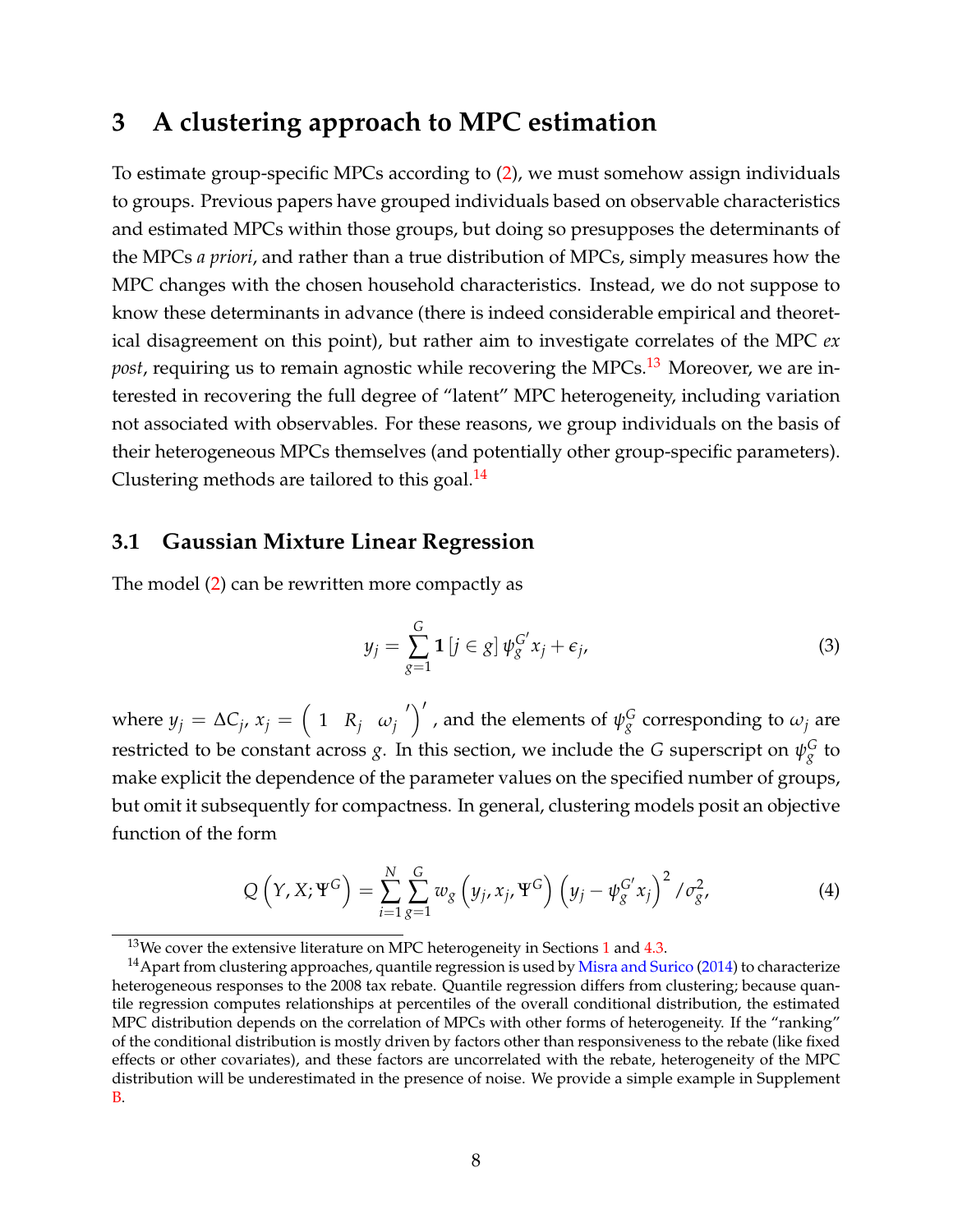where the vector  $\Psi^G$  collects group-specific parameter vectors,  $\psi^G_g$ ,  $\sigma^2_g$  are group-specific variances of  $\epsilon_j$ ,  $y_j$  is a scalar outcome,  $x_j$  is a  $k \times 1$  vector of explanatory variables, and  $w_g(\cdot)$  are group membership weights that sum to 1. Exchanging the order of summations, minimizing [\(4\)](#page-8-3), conditional on  $w_g(\cdot)$ , constitutes G weighted least squares (WLS) problems, with weights  $w_g\ (\cdot)$ . When  $\sigma_g^2 \equiv \sigma^2$ , minimizing jointly over  $w_g\ (\cdot)$  and  $\Psi^G$  delivers the "hard K-means" algorithm considered by [Bonhomme and Manresa](#page--1-12) [\(2015\)](#page--1-12). In this algorithm, each observation has binary weights, assigned with certainty to whichever group minimizes its residual. However, in the cross-sectional setting we consider, and short-panel settings in general, the panel dimension is not long enough to meaningfully diminish the noise in group assignment, so one must treat group membership as proba-bilistic.<sup>[15](#page-9-0)</sup>

To accommodate probabilistic group membership, we postulate a likelihood for *Y*, which gives rise to continuous posterior weights,  $w_g(\cdot)$ . The standard parametric choice is a Gaussian mixture regression or "switching regression" (e.g., [Quandt](#page--1-0) [\(1972\)](#page--1-0); [Desarbo](#page--1-14) [and Cron](#page--1-14) [\(1988\)](#page--1-14)). In particular, the probability of observing  $(x_j, y_j)$  is given by

$$
\Pr\left(y_j, x_j; \Psi^G, \Sigma\right) = \sum_{g=1}^G \pi_g \phi\left(y_j; \psi_g^{G'} x_j, \sigma_g^2\right),
$$

where  $\pi_g$  is the unconditional probability that any observation belongs to group  $g$ ,  $\Sigma^G$ collects  $\sigma^2_g$  across groups, and  $\phi\left(y_j;\psi^{G'}_g x_j,\sigma^2_g\right)$  is the p.d.f. evaluated for mean  $\psi^{G'}_g x_j$  and variance  $\sigma_{g}^2$ . For such a model, the complete-data (where group membership is known) likelihood is

$$
L(Y, X, D; \theta^G) = \prod_{j=1}^N \prod_{g=1}^G \pi_g^{d_{jg}} \phi \left( y_j; \psi_g^{G'} x_j, \sigma_g^2 \right)^{d_{jg}}
$$

,

where *D* collects  $d_{jg}$ , binary indicators for whether observation *j* is a member of group *g*, and *θ* collects  $\Psi$ <sup>*G*</sup>, Σ, and  $\pi$ <sup>*g*</sup> across groups. Since  $d$ <sub>*jg*</sub> are latent variables, *L* cannot be maximized directly. Integrating  $\mathcal{L} = \log L$  over  $d_{jg}$  (conditional on  $(y_j, x_j)$ ) yields

$$
E_{D|Y,X}\left[\mathcal{L}\left(Y,X,D;\theta\right)\right] = \sum_{j=1}^N \sum_{g=1}^G \gamma_{jg} \left(\log \pi_g + \log \phi\left(y_j; \psi_g^{G'} x_j, \sigma_g^2\right)\right),
$$

<span id="page-9-0"></span> $15$ [Bonhomme et al.](#page--1-31) [\(2021\)](#page--1-31) investigate how estimating models like [\(2\)](#page-7-1) can also serve to discretize and recover continuous forms of unobserved heterogeneity, but their results are also tailored to large−*T* panel settings.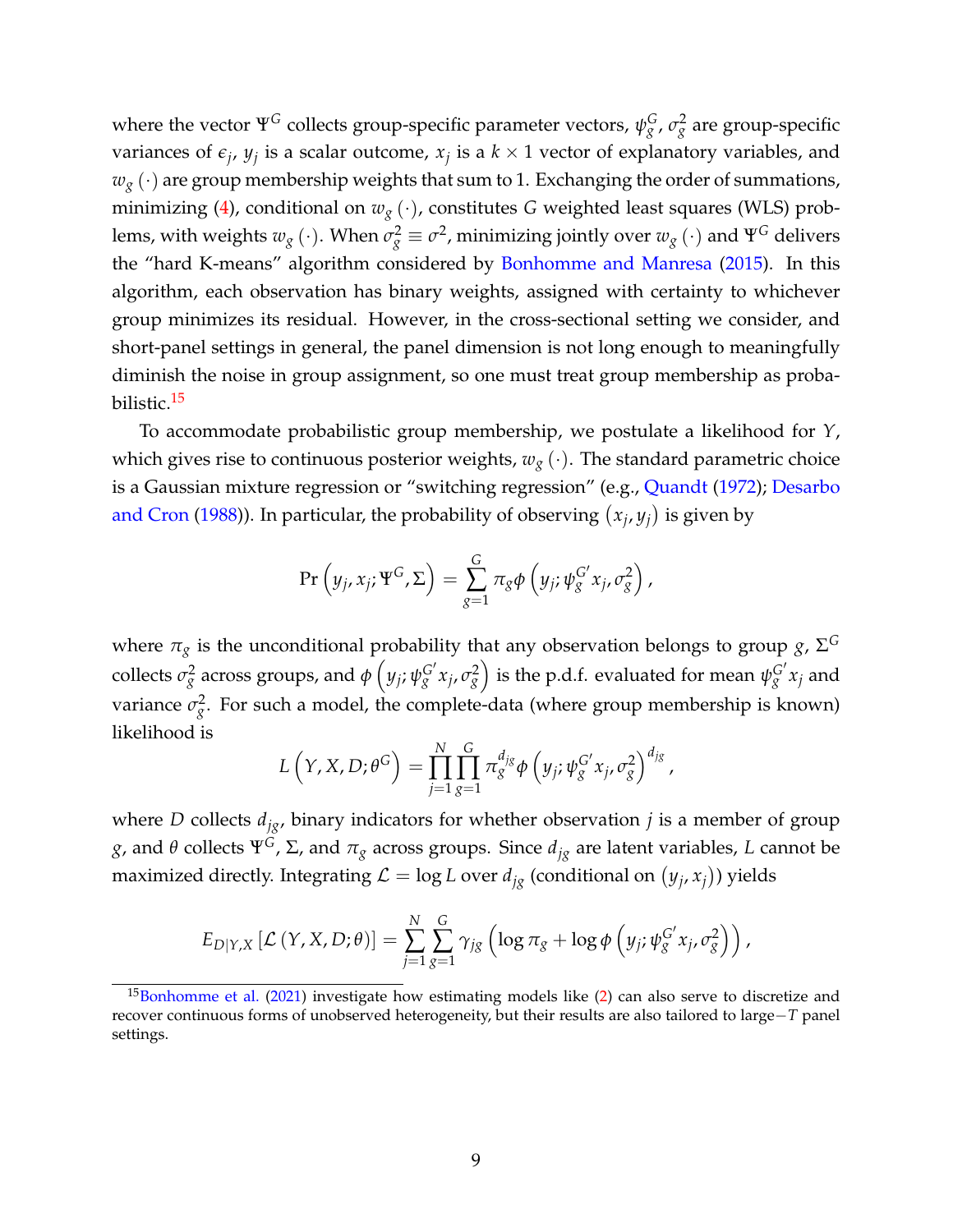where

$$
\gamma_{jg} = \Pr\left(d_{jg} = 1 \mid y_j, x_j\right) = \frac{\pi_g \phi\left(y_j; \psi_g^{G'} x_j, \sigma_g^2\right)}{\sum_{h=1}^G \pi_h \phi\left(y_j; \psi_g^{G'} x_j, \sigma_h^2\right)}.
$$

Thus, Ψ*<sup>G</sup>* can be obtained from maximizing

$$
l_{\phi}\left(Y, X; \theta^{G}\right) = \sum_{j=1}^{N} \sum_{g=1}^{G} \gamma_{jg} \log \phi\left(y_{j}; \psi_{g}^{G'} x_{j}, \sigma_{g}^{2}\right)
$$
  
= 
$$
\sum_{j=1}^{N} \sum_{g=1}^{G} \gamma_{jg} \left[ \log \left( \frac{1}{\sqrt{2\pi \sigma_{g}^{2}}} \right) - \frac{\left(y_{j} - \psi_{g}^{G'} x_{j}\right)^{2}}{2\sigma_{g}^{2}} \right].
$$

Conditional on *γ<sup>g</sup>* and Σ *<sup>G</sup>*, this implies minimizing

$$
Q_{\phi}\left(Y, X; \Psi^{G}\right) = \sum_{j=1}^{N} \sum_{g=1}^{G} \gamma_{jg} \left(y_{j} - \psi_{g}^{G'} x_{j}\right)^{2} / \sigma_{g}^{2},
$$

which is exactly [\(4\)](#page-8-3), but with  $w_g\left(y_j, x_j, \Psi^G\right)$  specialized to posterior weights  $\gamma_{jg}.$  In practice, given the dependence of  $\gamma_{jg}$  on  $\pi_1, \ldots \pi_g, \Psi^G$ , and  $\Sigma^G$ , the model is solved using the Expectation-Maximization (EM) algorithm [\(Dempster et al.](#page--1-32) [\(1977\)](#page--1-32)), where the E-step updates the posterior weights *γjg* conditional on a set of parameters and the M-step updates  $\pi_1,\ldots\pi_g$ ,  $\Psi^G$ , and  $\Sigma^G$  as in WLS. For a detailed discussion of the GMLR problem and its implementation via the EM algorithm, see [Desarbo and Cron](#page--1-14) [\(1988\)](#page--1-14) or [Jones and](#page--1-33) [McLachlan](#page--1-33) [\(1992\)](#page--1-33).

An advantage of the GMLR approach to regression-based clustering is that asymptotic properties of the estimator (consistency and asymptotic normality) follow immediately under regularity conditions from standard maximum likelihood results. This means that analytical inference on Ψ*<sup>G</sup>* (and other parameters) is straightforward. [Desarbo and Cron](#page--1-14) [\(1988\)](#page--1-14) provide a discussion of these inference results; the more detailed discussion for Gaussian mixture models found in [McLachlan and Basford](#page--1-34) [\(1988\)](#page--1-34) easily extends to GMLR as well. We use the observed information approach for inference on Ψ*G*, with analytical formulas adapted to accommodate the presence of common coefficients across groups in  $(2).$  $(2).$ 

**Gaussian mixture instrumental variables regression** In our empirical setting, the value of the rebate an individual receives is potentially endogenous, so we turn to an instrumental variables extension of GMLR, "GMIVR". In particular, we consider a two-stage least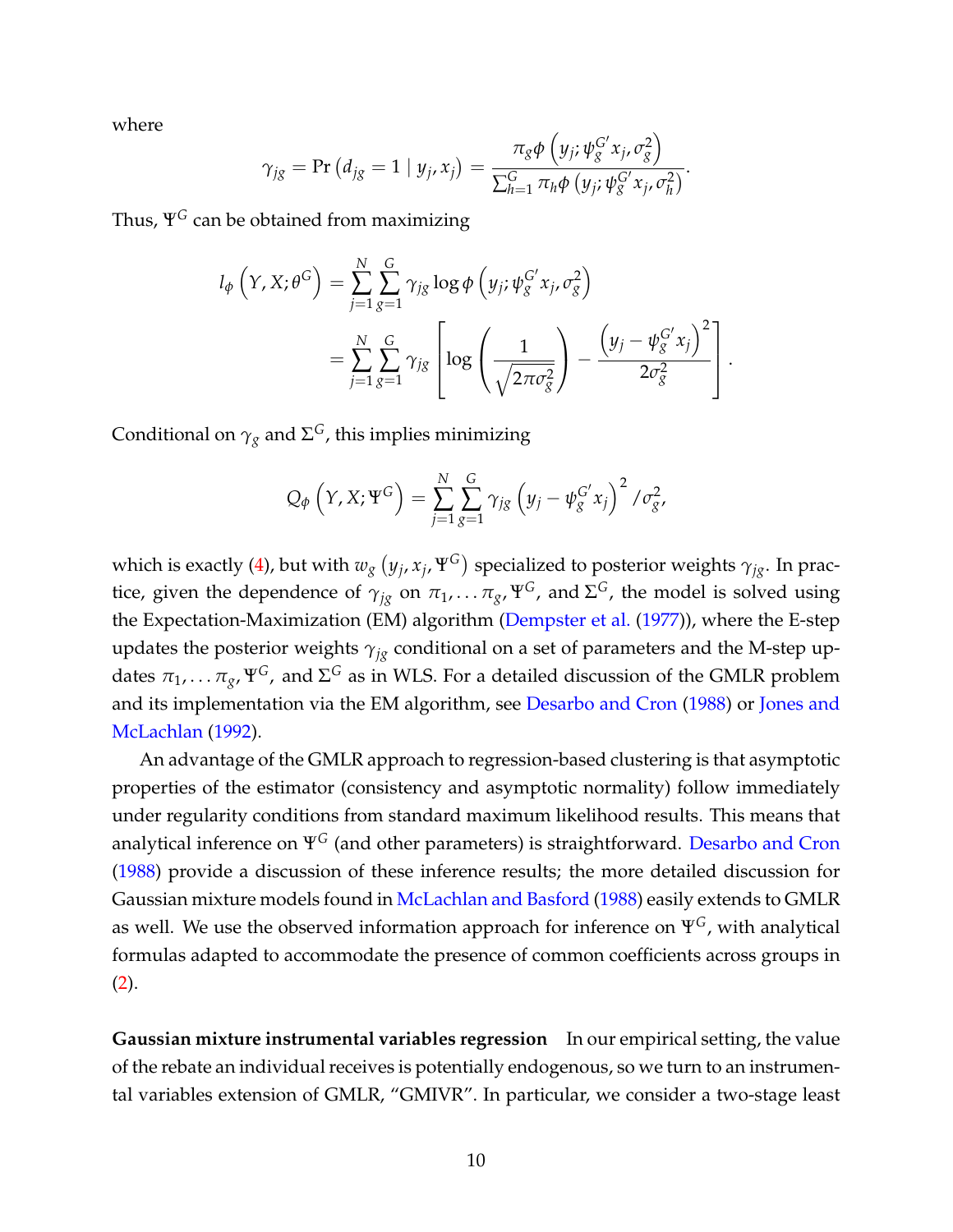squares (TSLS) estimator,  $\hat{\theta}^{TSLS}$ . Our instrument, denoted *z<sub>j</sub>*, is an indicator for rebate receipt in a given quarter (which is based on the last two digits of an individual's Social Security number), and is independent of individual characteristics as well as group structure by construction.

One possible concern is that heterogeneity is not just present in the second stage, but in the first stage as well. However, the group structure in the first stage may not be the same as that in the second, and forcing the group structure to align could bias estimates in both stages. As a solution, we estimate a homogeneous first stage omitting controls, *ωj* . We show in Supplement [A.1](#page--1-35) that doing so leads to unbiased estimates of *λ<sup>g</sup>* in the second stage, regardless of heterogeneity in the first stage, given standard assumptions for our setting.<sup>[16](#page-11-0)</sup> In particular, we estimate

$$
R_j = a + \Pi z_j + u_j,\tag{5}
$$

and generate  $\tilde{R}_j = a + \Pi z_j.$  We define  $\tilde{x}_j = \left(\begin{array}{cc} 1 & \tilde{R}_j & \omega_j \end{array}\right)$  $\binom{1}{1}$ , and estimate [\(3\)](#page-8-4), replacing  $x_j$ with  $\tilde{x}_j$ , as the second stage.

It is straightforward to adjust inference for  $\hat{\theta}^{TSLS}$  to account for the fact that  $\tilde{R}_j$  is a generated regressor by augmenting the log-likelihood with a second component corresponding to the first stage and computing the score and observed information based on this augmented object.

**Choosing the number of groups** In all clustering models, it is necessary to choose *G*, the number of groups; we use the Bayesian Information Criterion (BIC). In particular, the BIC for a candidate number of groups,  $\tilde{G}$ , is given by

$$
BIC\left(\tilde{G}\right) = k_{\theta \tilde{G}} \log N - 2l_{\phi}\left(\hat{\theta}^{\tilde{G}}\right),
$$

where  $k_{\theta^{\tilde{G}}}$  is the number of unique parameters in  $\theta^{\tilde{G}}$ , and  $l_{\phi}\left(\hat{\theta}^{\tilde{G}}\right)$  is the maximized incomplete-data log-likelihood for *G*˜ groups,

$$
l_{\phi}\left(\hat{\theta}^{\tilde{G}}\right)=\sum_{i=1}^{N}\log\sum_{g=1}^{\tilde{G}}\hat{\pi}_{g}\phi\left(y_{j};\hat{\psi}_{g}^{\tilde{G}'}x_{j},\hat{\sigma}_{g}^{2}\right).
$$

<span id="page-11-0"></span> $^{16}$ Including  $\omega_j$  in the first stage, as is conventional, leads to bias in  $\lambda_g$  in the second stage if heterogeneity is not fully modeled in the first stage and  $\omega_j$  is correlated with such heterogeneity. Intuitively, unmodeled heterogeneity in the first stage behaves like a set of omitted variables, which bias the first-stage coefficients on  $\omega_i$  and thus the predicted rebate values. As a robustness check, we consider alternative specifications with different first stage configurations in Supplement [C.2](#page--1-36) and show that the impact of the form of the first stage is small in practice.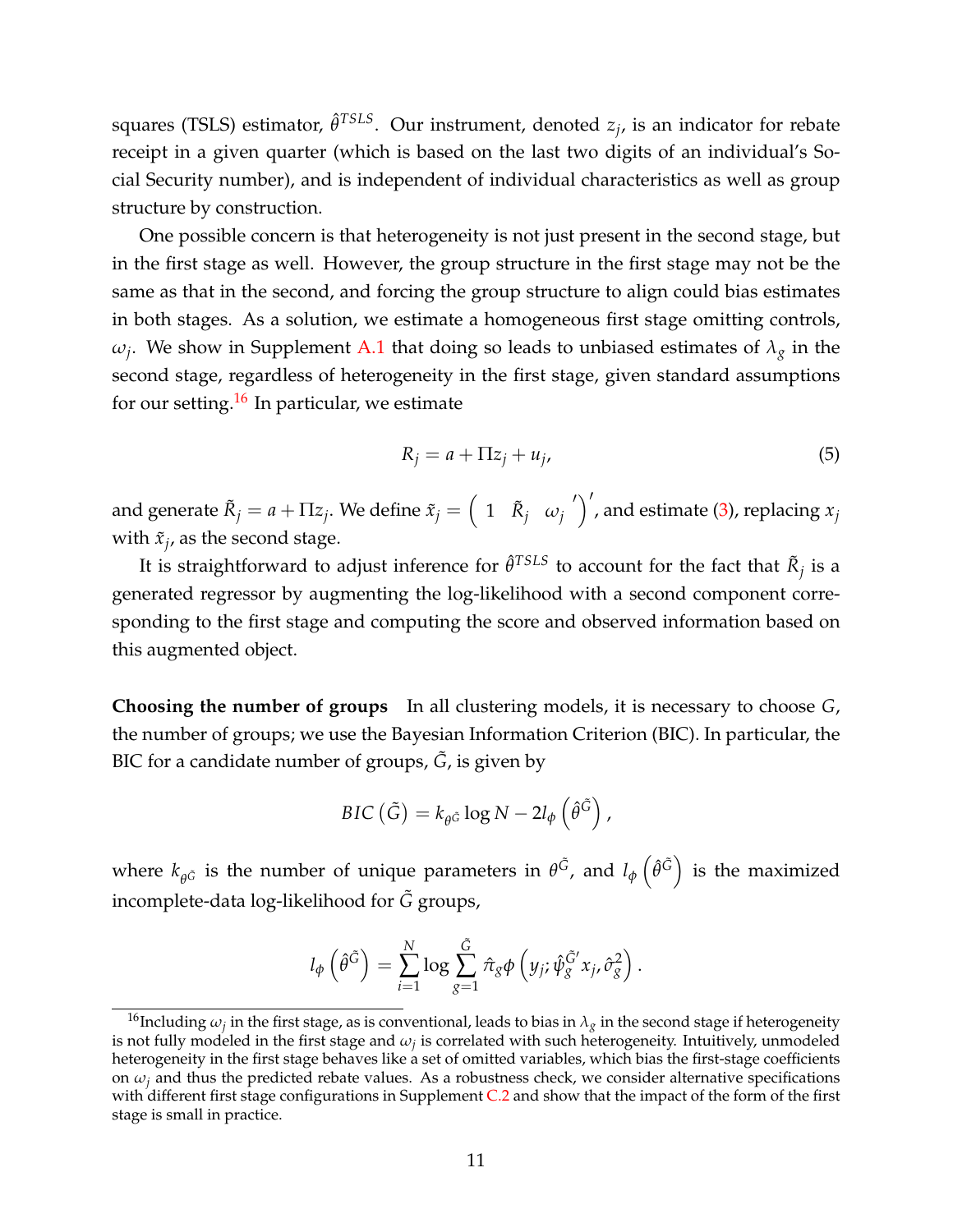Under regularity conditions, the BIC is consistent for the true value of *G* (see, e.g., [Celeux](#page--1-37) [et al.](#page--1-37) [\(2018\)](#page--1-37)). To complement the BIC, we compare the selected *G* to that obtained from *K*−fold cross validation, and ensure that the chosen model is compatible with both criteria.

### **3.2 Power comparison of interacted and clustering regressions**

After estimating the unconditional distribution of MPCs using the GMIVR estimator described above, we also examine the correlation between the MPC and observable household characteristics. We do so using regressions of the form

<span id="page-12-0"></span>
$$
\hat{\lambda}_j = c + \mu' F_j + v_j,\tag{6}
$$

where  $\hat{\lambda}_j = \sum_{g=1}^G \gamma_{jg} \lambda_g$  is the posterior-weighted MPC for observation  $j$  and  $F_j$  is a vector of observables. In contrast to the existing literature, with this approach we first recover latent MPC heterogeneity, and then regress that heterogeneity on observable characteristics (henceforth "direct regression"). Previous papers have instead estimated heterogeneity by observables using interacted regressions with a given household characteristic ("interacted regression"). This method measures how the MPC changes with the chosen observable, as opposed to recovering a true distribution.

Our approach has at least three conceptual advantages: it allows us to recover the full distribution of "latent" MPC heterogeneity, including variation not associated with observables; it does not require us to pre-suppose *ex ante* the determinants of heterogeneity; and it allows us estimate regressions on all observables jointly to better assess which have truly significant relationships. However, our approach may also be desirable in a practical sense due to power concerns.

To illustrate this point, we consider two simple data-generating processes (DGPs) based on [\(6\)](#page-12-0): one in which the MPC is a continuous function of some scalar observable variable, *f<sup>j</sup>* , and one in which it is a discrete function of *f<sup>j</sup>* . The former is consistent with the posterior-weighted MPCs we use in our regressions on observables, while the latter is consistent with our assumed model with discrete true MPCs. In Supplement [A.2,](#page--1-38) we compute the non-centrality parameters of the asymptotic distributions of the *F*−statistics for the estimates of the association between heterogeneity and *f<sup>j</sup>* under each DGP. In particular, the two estimates are the coefficient on  $f_j$  in our direct regression approach, where MPCs (which may or may not contain measurement error) are regressed on *f<sup>j</sup>* , and the interaction coefficient in the interacted regression approach, where ∆*C<sup>j</sup>* is regressed on both the rebate  $R_j$  and the rebate  $R_j$  interacted with an indicator for whether  $f_j$  is above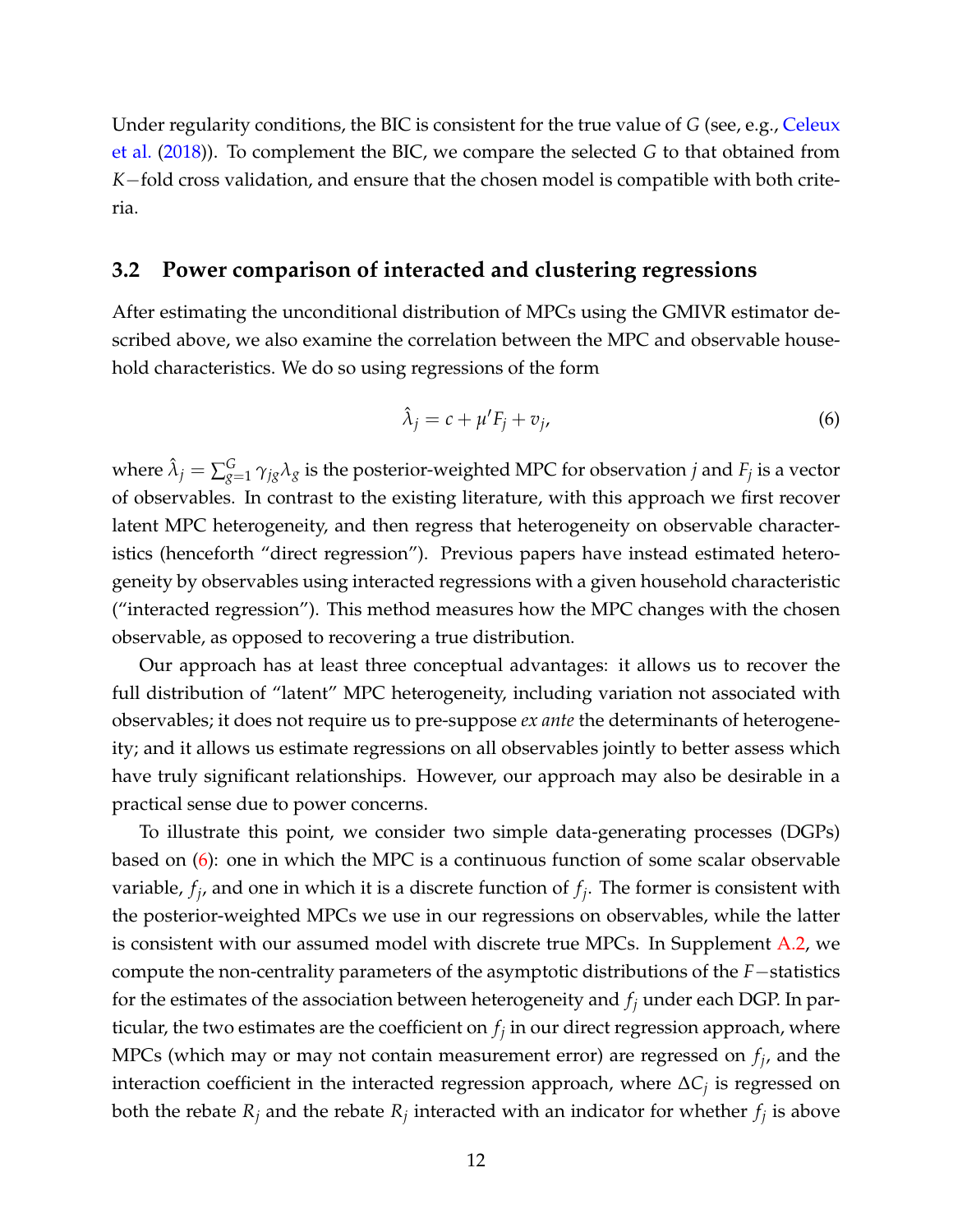its median value.

In the continuous MPC case, we find that our direct regression approach is always more powerful in the absence of measurement error. In the presence of measurement error, it is more powerful if the observable *f<sup>j</sup>* explains a small share of variation in MPCs, a condition which is consistent with our findings for the  $R^2$  in Section  $4.3$ .

In the discrete MPC case, we find the direct regression approach has a "maximin" power property in the absence of measurement error, with constant power independent of parameter values. In other words, it maximizes the worst case power, and will be more powerful when the correlation of MPCs and observables is small. In the presence of measurement error, it remains the case that direct regression will be more powerful when the effect size is small, or when the measurement error is small relative to the noise-to-signal ratio in the consumption equation. Overall, these two cases present an additional argument in favor of our direct regression approach, whether measurement error is present or not.

The precision of estimates in these regressions is important in our setting for two reasons. First, in the conventional approach that uses interactions observables to measure, imprecise estimates suggest a lack of significant variation in the MPC distribution, which, as we discuss in Section [4.1,](#page-14-0) our full unconditional distribution belies. Second, if heterogeneity is deemed to exist, it is hard to determine which observable characteristics are truly associated with it, since often none are found to be statistically significant. This means that no clear guidance can be provided either to inform policy, or to discipline and distinguish between consumption models based on their implied correlations.

### <span id="page-13-0"></span>**4 Results**

We apply our clustering approach to the 2008 tax rebate. As our baseline specification, we adopt the IV specification, as previously discussed. Similarly, we also drop households that never get the rebate, who may have different characteristics (such as higher income) and thus bias the results. In Supplement  $C$ , we show results for a battery of additional specifications, including OLS, alternative numbers of groups, alternative first stage specifications, alternative samples, and more flexible restrictions on coefficients for the controls *ωj* .

We find a considerable degree of MPC heterogeneity, the extent of which varies depending on the consumption category considered. We first show the distribution of the MPC for total expenditures and use bootstrapping to show its stability. We then investigate how the MPC distribution changes as we consider nondurable and durable goods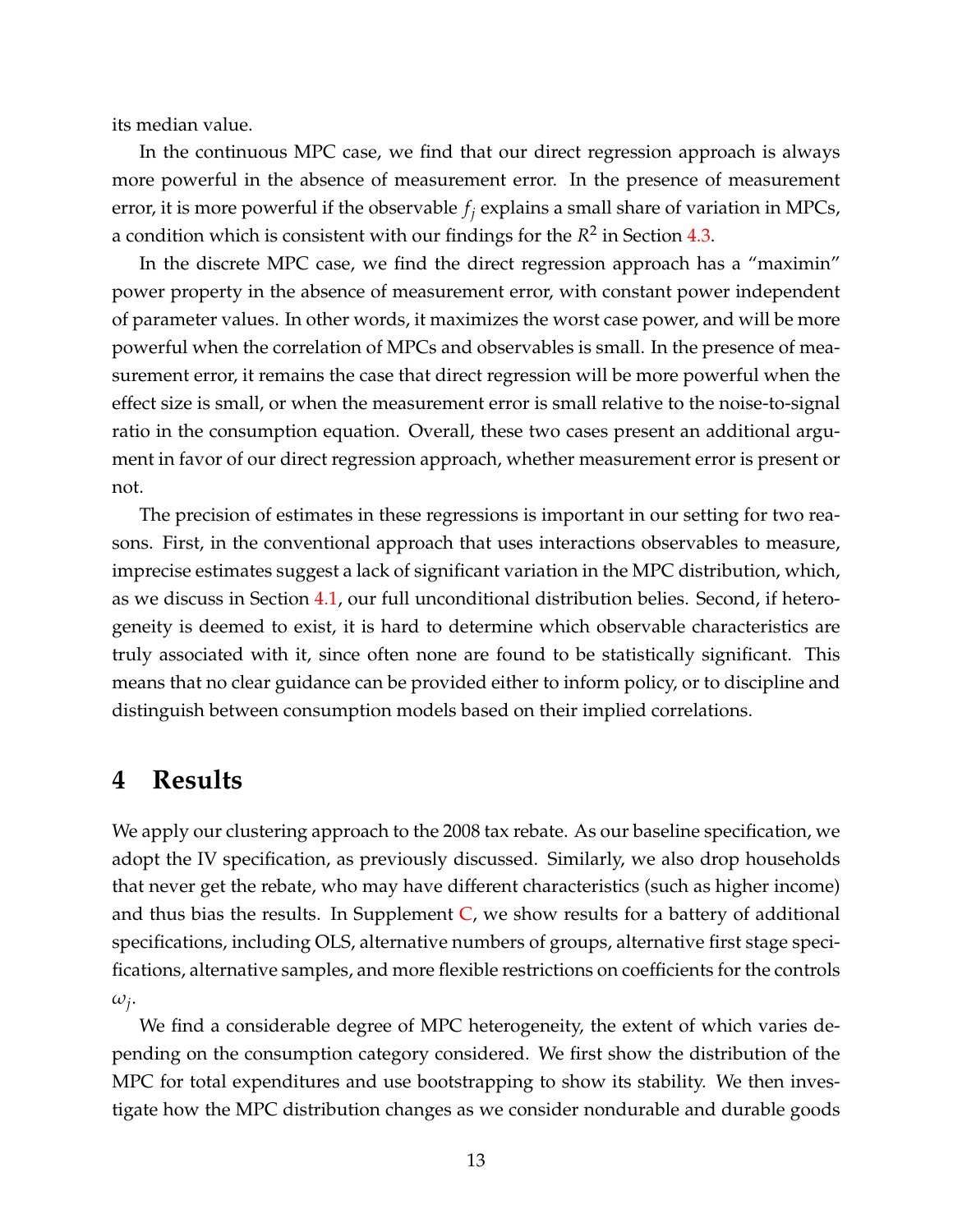as the dependent variables. Importantly, our approach also allows us to directly test whether households display similar propensities for different consumption goods, or instead display differential responses across expenditure types when they receive a transitory income shock such as a tax rebate. Finally, we explore which observable household characteristics are correlated with the estimated marginal propensities to consume, both individually and jointly, and analyze the longer-run spending effects of the 2008 tax rebates.

### <span id="page-14-0"></span>**4.1 The distribution of marginal propensities to consume**

We start by considering total expenditures, defined as in [Parker et al.](#page--1-2) [\(2013\)](#page--1-2). Following [Kaplan and Violante](#page--1-6) [\(2014\)](#page--1-6), who show that properly accounting for outliers reduces the homogeneous rebate coefficient, while increasing precision, we drop the top and bottom 1.5% of consumption changes.<sup>[17](#page-14-1)</sup>

In order to choose the number of groups for GMIVR, *G*, we use the Bayesian Information Criterion (BIC) as discussed in Section [3.1.](#page-8-5) We find that it flattens between 2 and 5 groups and increases thereafter. Moreover, a 10-fold cross-validation follows a similar pattern. For these reasons, we choose  $G = 5$  as our baseline, but show in Supplement [C.3](#page--1-40) that the unconditional distribution of MPCs, as well as the correlation of household MPCs with household observable characteristics, barely change when considering any alternative number of groups *G* between 2 and 5. For each household that receives the rebate, we compute the posterior weighted MPC, using the household-specific weights  $\gamma_{jg}$  and the group-specific MPCs  $\lambda_g$  estimated by the GMIVR algorithm. Figure [1](#page-15-0) shows the distribution of this object for the  $j = (i, t)$  pairs receiving the rebate. The ability to plot this distribution is in itself novel, since previous approaches measure heterogeneity simply as a set of interaction coefficients, rather than a true distribution. Quantile regression also does not permit the recovery of the distribution of any single coefficient, rather recovering coefficients at different quantiles of the conditional distribution of ∆*C<sup>j</sup>* .

We find that the vast majority of households display a relatively low (but certainly non-negligible) MPC of about 27 cents on the dollar, and the share of households with a given MPC slowly decays as the MPC increases. 14% of households consume the rebate in its entirety or even have an MPC above one. [Fagereng et al.](#page--1-8) [\(2016\)](#page--1-8) and [Olafsson and](#page--1-15) [Pagel](#page--1-15) [\(2018\)](#page--1-15) find sizable spending responses even for households with high liquid wealth, in Norwegian administrative data and Icelandic application user data, respectively. We

<span id="page-14-1"></span> $17$ This is the only way in which our sample departs from the sample used in Panel B of Table 3 in [Parker](#page--1-2) [et al.](#page--1-2) [\(2013\)](#page--1-2), and explains why the homogeneous MPC we estimate for total consumption differs from theirs.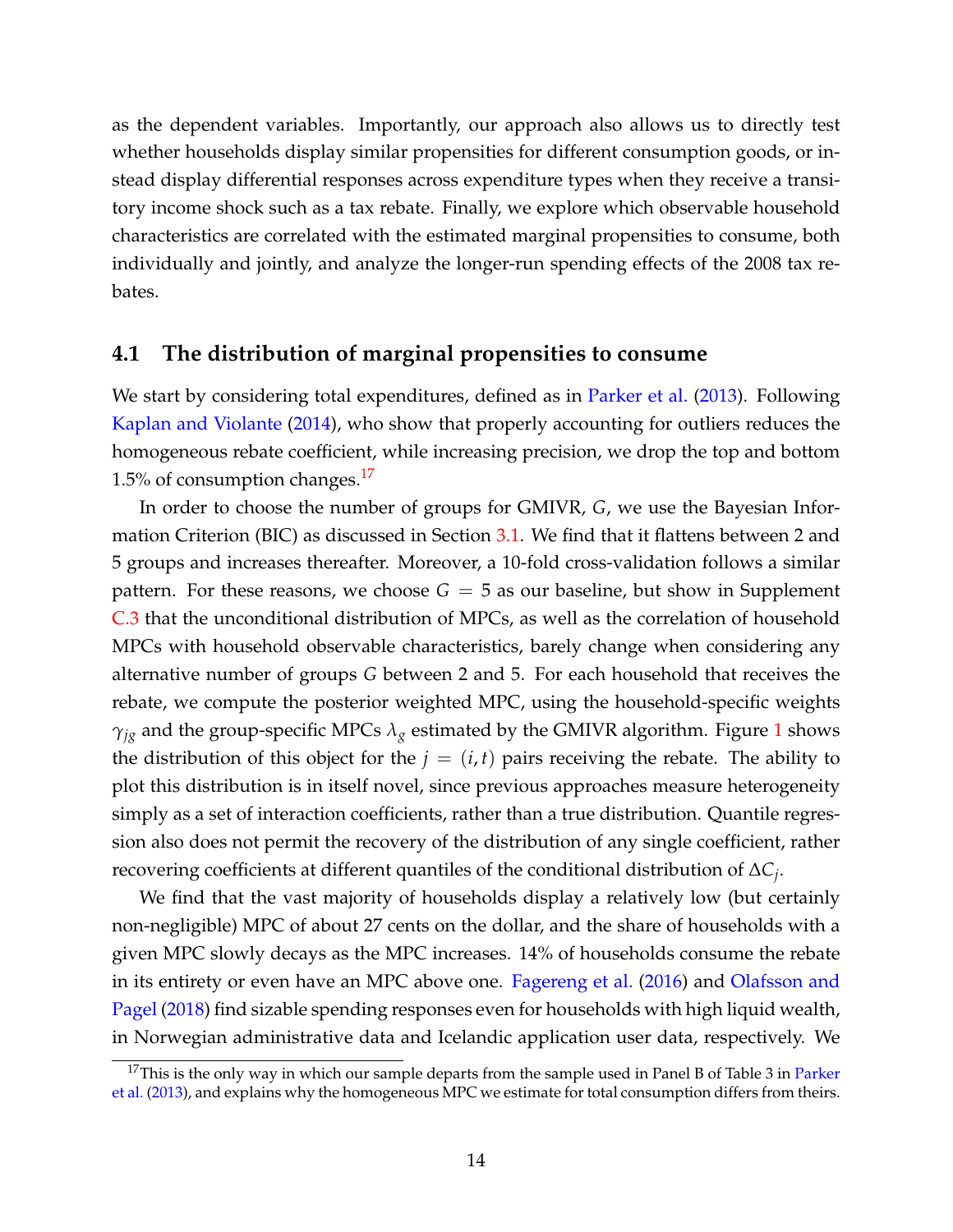#### <span id="page-15-0"></span>Figure 1: Estimated distribution of MPCs out of the tax rebate



*Notes*: The histogram (light blue bars) plots the GMIVR-estimated distribution of MPCs for total expenditures among households that received the rebate, defined as in [Parker et al.](#page--1-2) [\(2013\)](#page--1-2). The sample is defined as in the text. The BIC chooses  $G = 5$ . For each household we compute the weighted MPC across groups. The black vertical line shows the average weighted MPC in our sample. The homogeneous MPC (red vertical line) is estimated assuming a homogeneous response to the tax rebate as in [Parker et al.](#page--1-2) [\(2013\)](#page--1-2), following the IV implementation of Equation [\(1\)](#page-6-4).

likewise find evidence that even the smallest MPCs are substantially larger than zero, even when estimating the full unconditional MPC distribution, in standard U.S. survey data. In contrast, in this same data, [Misra and Surico](#page--1-25) [\(2014\)](#page--1-25) use quantile regression to estimate a substantial share of MPCs at or *below* zero. We discuss in Supplement [B](#page--1-26) how our approach differs from theirs. A lower bound of the MPC distribution above zero can be explained by bounded rationality. [Ilut and Valchev](#page--1-16) [\(2020\)](#page--1-16), for instance, develop a model in which MPCs can be high for all households, even those with slack liquidity constraints. Due to limited cognitive perception, households can find themselves in the midst of a "learning trap", "which makes the high MPC behavior the norm, rather than exception."

Aggregating the individual-level responses, we find that the average marginal propensity to consume is similar to the homogeneous specification, as shown by the black and red vertical lines, respectively. Moreover, the former is within the 1-standard deviation confidence bands of the homogeneous MPC. However, this need not be the case, as we discuss in Supplement [D.](#page--1-41) In general, estimates from a homogeneous specification like Equation [\(1\)](#page-6-4) will equal the average of estimates from a heterogeneous specification only if all regressors  $x_j$  are exogenous and have distributions that are invariant across groups, or if the regressor of interest (*R<sup>j</sup>* ) is exogenous with constant distribution across groups and is uncorrelated with any other regressor in  $\omega_j$  whose distribution varies by group.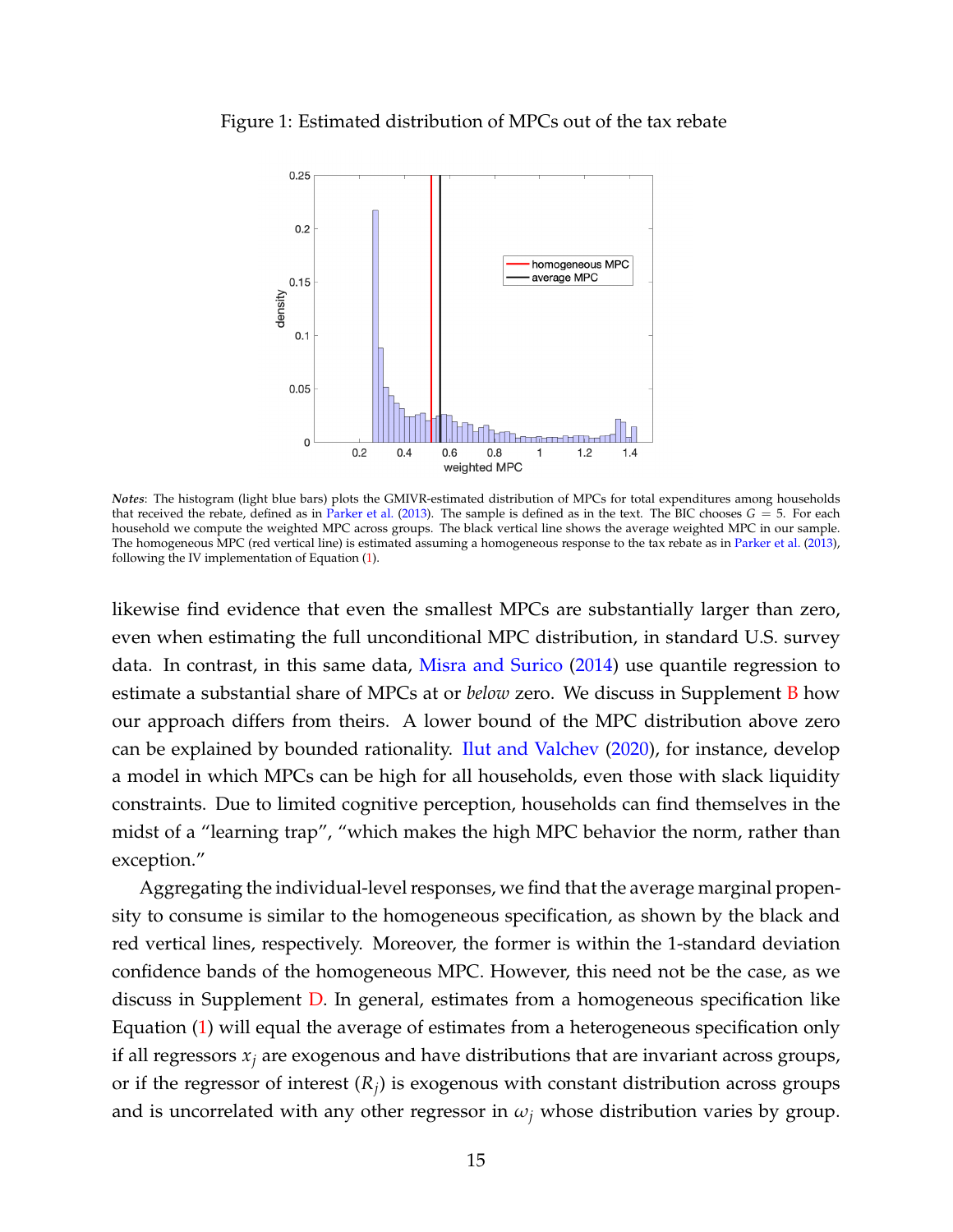In our setting, while our instrument, a rebate timing indicator, is independent of group membership and household characteristics, it is correlated with the month dummies we include in  $\omega_j$ , since the rate of rebate disbursement varied over time. These time dummies may be related to group membership due to changes in the aggregate state of the economy. This means that, even in population, there may be some difference between our average heterogeneous MPC and the homogeneous MPC from an equivalent specification.

We now turn to discussing the statistical uncertainty around the estimated distribution. As previously discussed, we implement an observed information approach to compute analytical standard errors for the estimated group-specific MPCs from GMIVR that account for both uncertain group membership and estimation error in the first stage. We present our results in Supplement [C.3](#page--1-40) and discuss how statistical significance is affected by taking estimation error of the weights into account. We find that the lowest groupspecific MPC point estimate, equal to  $0.08$ , is not statistically significant from zero.<sup>[18](#page-16-0)</sup>This is important to bear in mind in light of the previously discussed lower bound. However, the main goal of our analysis is to evaluate the full distribution of individual MPCs. While we cannot formally conduct inference on individual weights – as they are a function of a single realization of a random error, not a parameter – we assess the stability of our findings by bootstrapping. In particular, we repeat the GMIVR estimation of the distribution of MPCs for total expenditures, with 5 groups, over 250 samples obtained by bootstrap with replacement. Figure [2](#page-17-0) plots the cumulative density functions. Specifically, the dash-dotted blue line shows the median across bootstraps, which reassuringly tracks the CDF-equivalent of the distribution shown in Figure [1,](#page-15-0) here depicted in solid black. Moreover, there is reasonably little variation across bootstraps, as evidenced by the centered 68% confidence interval. In particular, more than half of the bootstraps predict that the lowest individual MPC will be above 0, but a good share of the remaining estimated distributions does not. This makes us conclude that, while quantitatively large, the lower bound of MPCs for total expenditures may be subject to uncertainty. We return to this point when discussing the MPC distribution for specific goods in the next section.

These results show that there is indeed considerable variation in the MPC. From a policy perspective, this implies that there is potentially significant benefit to targeting transfers to certain households. For a given dollar value of transfer, those households with a higher MPC will spend more and save less, leading to a greater increase in consumption and stimulatory effect on aggregate demand. We return to the question of whether such targeting is feasible in practice in Section [\(4.3\)](#page-19-0).

<span id="page-16-0"></span> $^{18}$ Formally, the lowest  $\lambda_g = 0.08$ , but min<sub>*i*</sub>  $\sum_{g=1}^G \gamma_{i,g} \lambda_g = 0.27$ , as shown in Figure [1.](#page-15-0)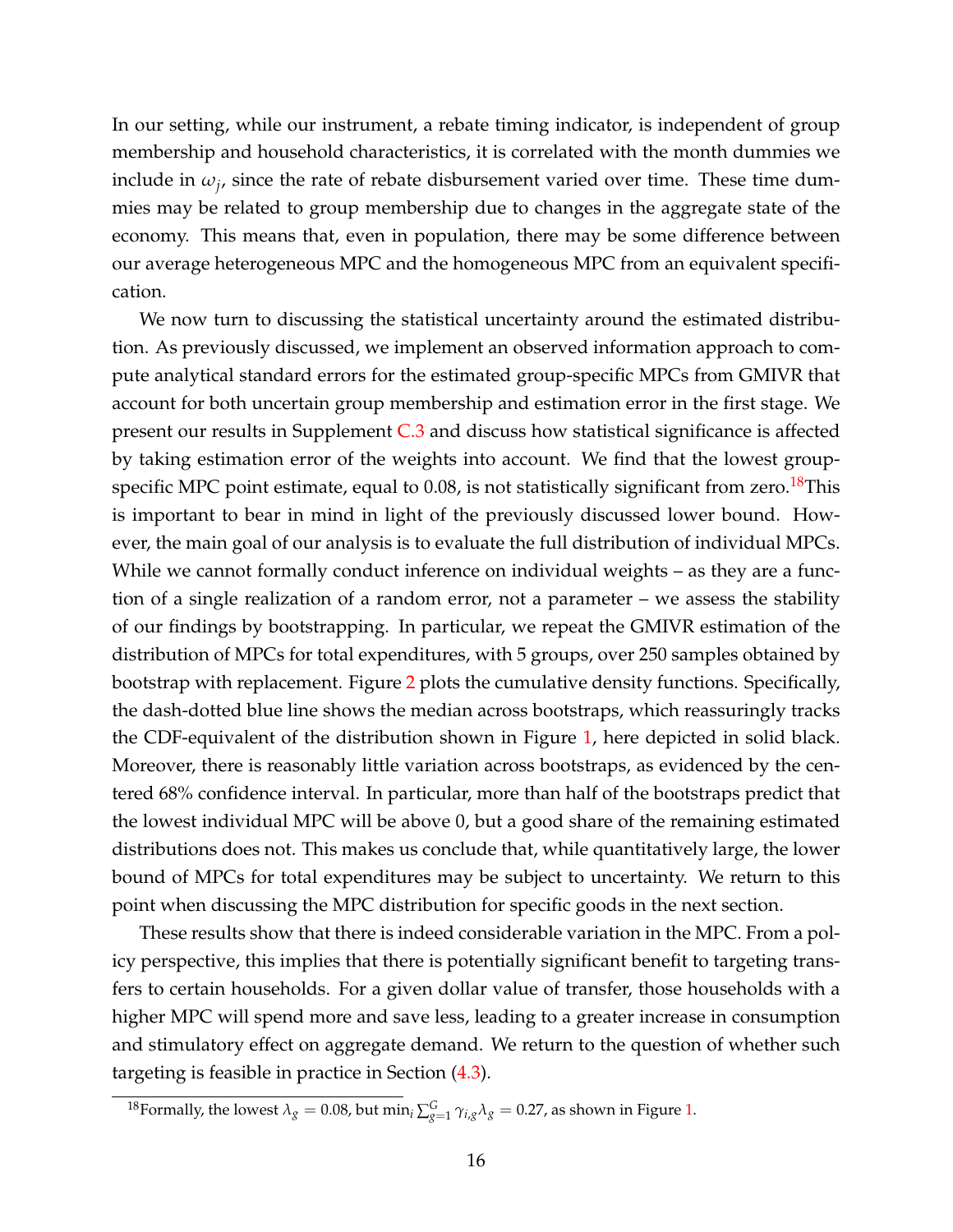<span id="page-17-0"></span>Figure 2: Bootstrapped distribution of MPCs out of the tax rebate: GMIVR



*Notes:* The black solid line plots CDF of the estimated distribution of MPCs for total expenditures, shown in Figure [1.](#page-15-0) The blue dash-dotted line shows the median CDF of the estimated distribution of MPCs, across 250 bootstraps with replacement. The dashed red and black lines correspond to the centered 68% confidence interval.

### **4.2 The MPC distribution for different consumption goods**

We have shown how households differ with respect to their propensity to consume the rebate. How does the distribution of these propensities change across consumption goods? The granularity of the CEX data allows us to tackle this question, while our approach allows us to explore how good-specific MPCs vary at the household level.

First, in the left panel of Figure [3,](#page-18-0) we report the weighted MPC distribution for nondurable goods. As expected, the distribution is shifted to the left with respect to the distribution corresponding to total expenditures in Figure [1,](#page-15-0) as nondurable goods account for, on average, only 57% of household total expenditures.

An important share of households consumes a small value of nondurables, although at least 16 cents for each dollar of rebate. Strictly speaking, therefore, no household behaves following the Permanent Income Hypothesis [\(Friedman](#page--1-21) [\(1957\)](#page--1-21)). Looking at the other end of the distribution, households consume at most one third of the rebate. While more limited than for total expenditures, the heterogeneity in nondurable MPCs is economically meaningful and statistically significant, as we show in Supplement [C.3.](#page--1-40) Importantly, the lowest group-specific MPC is statistically different from zero at the 5% level. Moreover, the minimum individual weighted MPC is higher than 10 cents in nearly 90% of the bootstraps, and always above 4 cents. Hence, while quantitatively lower than for total expenditures, nondurable MPCs exhibit a lower bound on MPCs which we can confidently place above zero.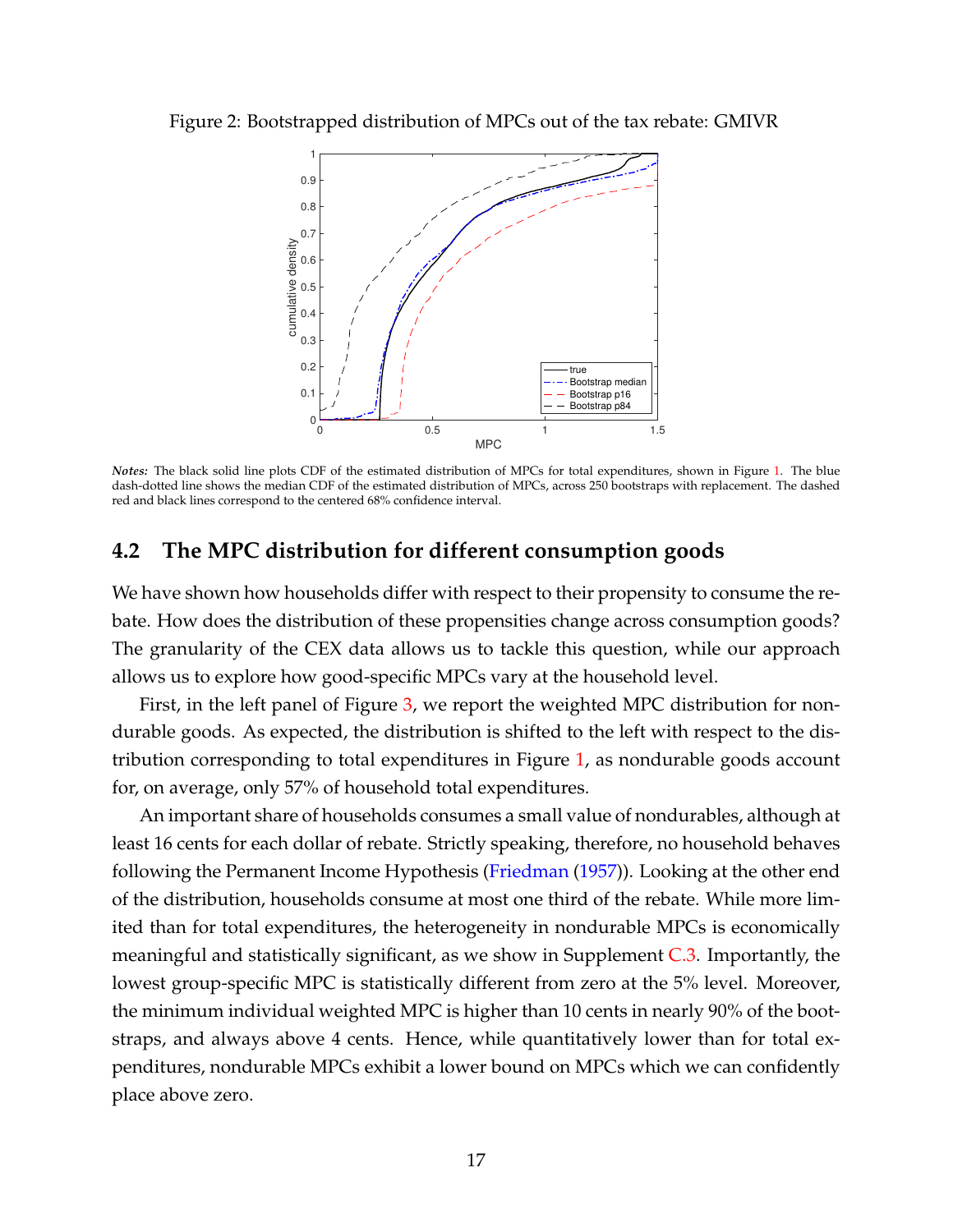<span id="page-18-0"></span>

Figure 3: MPCs out of the tax rebate: nondurables and durables

*Notes***:** The histograms (light blue bars) plot the GMIVR-estimated distribution of MPCs for nondurable and durable expenditures respectively among households that received the rebate, defined as in [Parker et al.](#page--1-2) [\(2013\)](#page--1-2). The sample is defined as in the text. The homogeneous MPCs estimated with the IV implementation of Equation [\(1\)](#page-6-4) are 0.19 for nondurables and 0.26 for durables. For each household we compute the weighted MPC across groups. For nondurables the BIC selects *G* = 2 and for durables *G* = 4. Nondurable goods are defined, following [Parker et al.](#page--1-2) [\(2013\)](#page--1-2), as strictly nondurables [\(Lusardi](#page--1-42) [\(1996\)](#page--1-42)) plus apparel goods and services, health care expenditures (excluding payments by employers or insurers), and reading material (excluding education). As in [Parker et al.](#page--1-2) [\(2013\)](#page--1-2), we define durable expenditures as the difference between total and nondurable expenditures.

The right panel of Figure [3](#page-18-0) shows the estimated MPC distribution for durable goods. About 7% of households do not change their durable expenditures in response to the rebate; their weighted MPC is less than 5 cents to the dollar. Moreover, the lowest groupspecific MPC is slightly below zero and bootstrapping confirms that an important share of households does not use the rebate to consume durables, as shown in Supplement  $C_{.3}$ . This finding helps reconcile the uncertainty around the lower bound on the MPC for total expenditures, which we discussed previously. The vast majority of households consume around 15 cents to the dollar in durable goods. A non-negligible fraction of households, however, has a durable MPC close to one; 6% of households are approximately hand-tomouth when it comes to durables. The dichotomy of this MPC distribution is in line with the discrete nature of durable goods purchases.

Finally, we assess whether households with high propensities to consume nondurable goods are also more likely to consume durable goods after receiving the rebate. While we can rule out substitution between goods, the estimated complementarity at the margin is, however, quantitatively small. The correlation between household-level weighted MPCs for nondurable goods with those for durables is 0.12 (significant at the 1% level). Albeit small, the complementarity might signal the presence of heterogeneous preferences or a small share of "spender" types, who are more prone to adjust *any* type of consumption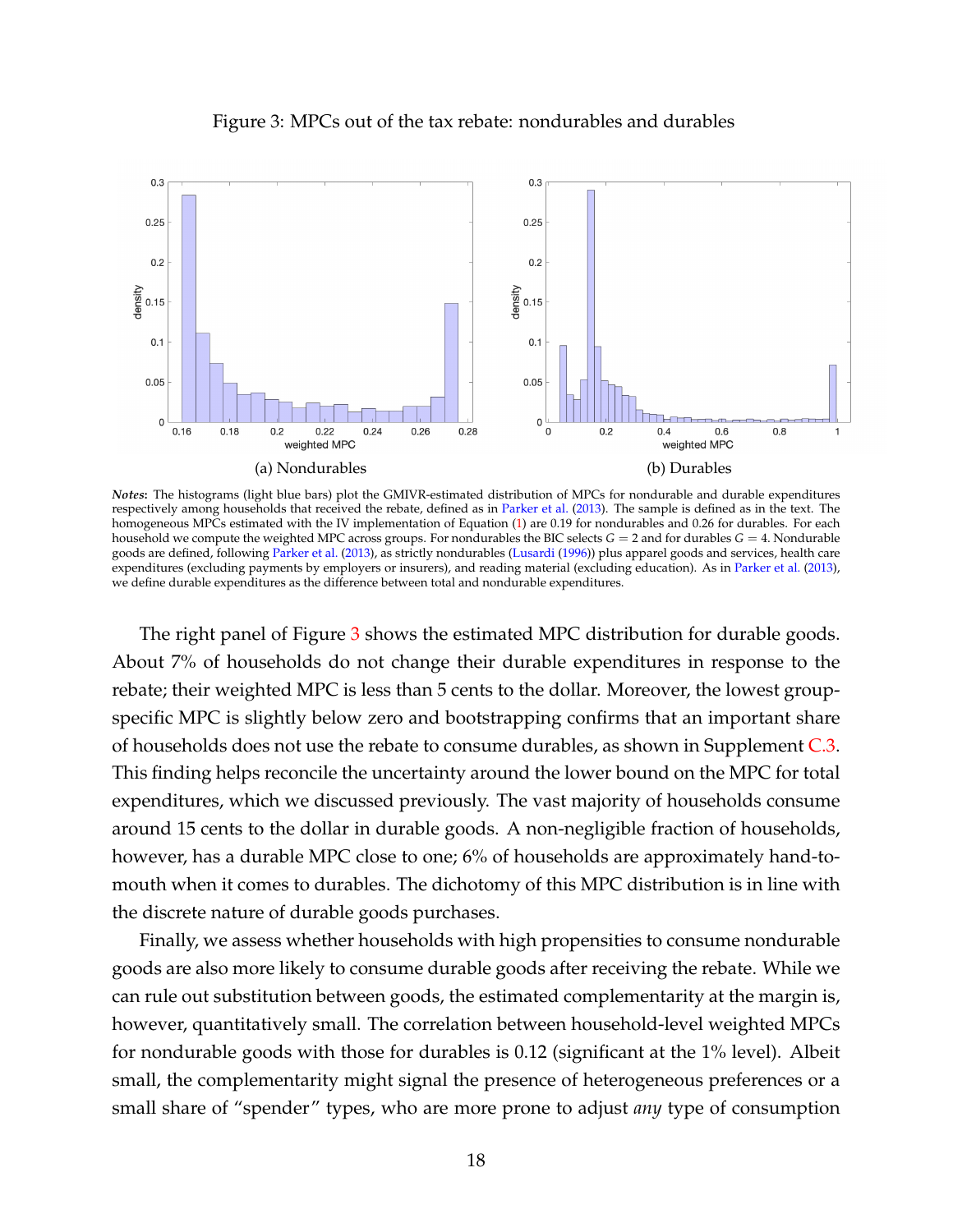in response to transitory income shocks. While the structure of our data does not allow us to draw conclusions regarding whether the heterogeneity we measure is permanent or transitory, we can investigate what observable characteristics explain the estimated MPC distributions that we recover. We tackle this issue in the next section.

### <span id="page-19-0"></span>**4.3 What drives MPC heterogeneity?**

Our approach uncovers the distribution of marginal propensities to consume without taking a stance, *ex ante*, on its observable determinants. Consequently, we can use the estimated distribution to understand how MPCs correlate, *ex post,* with observable characteristics. We start by examining how observables are individually correlated with MPCs. We then turn to investigate the joint relationship between the estimated MPCs and various household characteristics. As such, we contribute to the literature in three ways. First, we show that, with our approach, a large number of statistically significant individual correlations between MPCs and observable drivers emerge. This is true despite the fact that we use a dataset and an identification strategy that previously failed to find statistically significant relationships (e.g., [Parker et al.](#page--1-2) [\(2013\)](#page--1-2)). Second, we show how the distribution of MPCs is *jointly* correlated with observable characteristics, and can be confident that any lack of significant correlations is not due to loss of statistical power introduced by progressive interactions. In Supplement [A.2](#page--1-38) we formally assess the power properties of our approach to recovering observable determinants of MPC heterogeneity. Third, we can quantitatively assess the share of MPC heterogeneity that can be explained by observables. This metric is important for assessing the distributional effects of fiscal policy, gauging the potential the government has for targeting payments explicitly, and for disciplining heterogeneous agent models of consumption and savings.

Table [1](#page-20-0) reports individual correlations. Our estimated weighted MPCs for total expenditures (column (1)) are positively correlated with salary and non-salary income, the mortgage interest-to-income ratio, the average propensity to consume  $(APC)<sup>19</sup>$  $(APC)<sup>19</sup>$  $(APC)<sup>19</sup>$  and liquid wealth; however, they are negatively correlated with age. $^{20}$  $^{20}$  $^{20}$  Similar relationships hold

<span id="page-19-1"></span> $19$ Empirically, we define the APC as average lagged consumption divided by average lagged total income. We lag expenditures to avoid the possibility of a mechanical positive correlation with the MPC. To ensure stability of APCs, we average expenditures over all the available lagged quarters at the householdlevel, but the results are virtually unchanged if we only consider the first lag. We consider income as measured in the first interview for each household, which refers to the previous 12 months. We winsorize the APC upwards at 3, which is about 1.5% of the observations.

<span id="page-19-2"></span><sup>&</sup>lt;sup>20</sup>Additional relationships hold unconditionally. For instance, we find that households that put money into a tax-deferred or tax-free educational savings plan have a significantly higher MPC. Moreover, MPCs increase with education. All these relationships, however, are insignificant when tested jointly with other observables as in Table [2.](#page-23-0)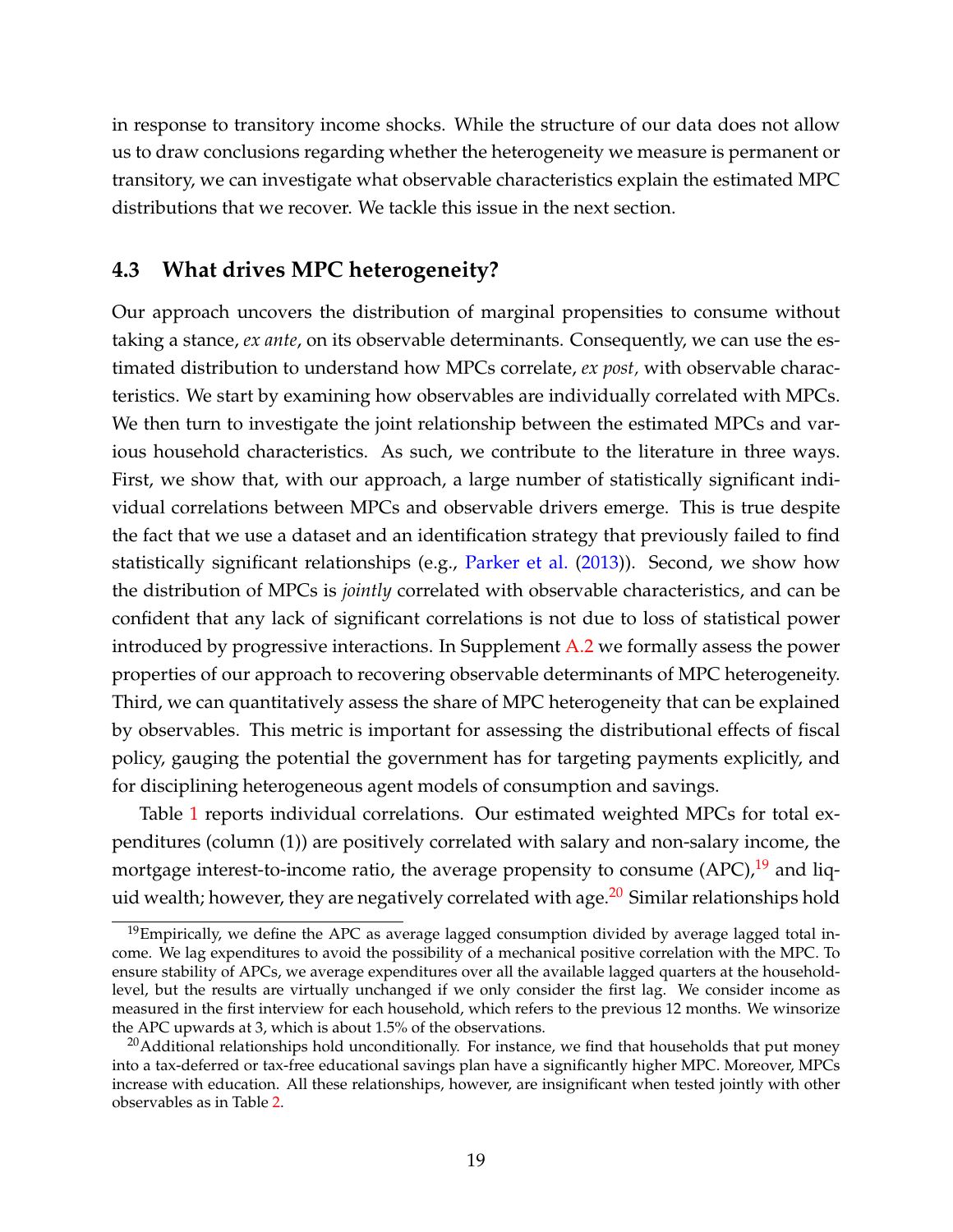|                          | Total     | Nondurables Durables |           |
|--------------------------|-----------|----------------------|-----------|
| log salary income        | $0.09***$ | $0.12***$            | $0.09***$ |
| log non-salary income    | $0.19***$ | $0.20***$            | $0.17***$ |
| mortgage interest/income | $0.07***$ | $0.05**$             | $0.06***$ |
| <b>APC</b>               | $0.12***$ | $0.04*$              | $0.12***$ |
| age                      | $-0.03*$  | $-0.04*$             | $-0.03$   |
| log liquid assets        | $0.14***$ | $0.09***$            | $0.14***$ |

<span id="page-20-0"></span>Table 1: Individual correlations with the MPC for total expenditures

*Notes*: Table [1](#page-20-0) shows the correlations between MPC estimates listed in columns and observables listed in rows. We report results for total expenditures, nondurables and durables. All logged variables take a value of log(0.001) when the raw value is 0 or negative. \*, \*\* and \*\*\* denote significance of the correlation at 10, 5 and 1% levels, respectively.

for nondurable (column 2) and durable (column 3) MPCs.

We also find that homeowners have larger MPCs for total expenditures, a result that echoes findings in [Parker et al.](#page--1-2) [\(2013\)](#page--1-2). Moreover, having a mortgage is associated with an even higher propensity to consume, as shown in Figure [4.](#page-21-0)

In Table [2](#page-23-0) we regress our estimated weighted MPCs on an array of household observable characteristics. Aware of the low number of respondents for liquid wealth, and the potential non-response bias associated with it, we do not include it as an explanatory variable here, but report the associated findings in Supplement [C.4.](#page--1-43) Our results are robust across specifications and even when considering the MPC distribution estimated with a different number of groups, as shown in Supplement  $C.4$ . Importantly, only two explanatory variables remain statistically significant after the inclusion of additional covariates: non-salary income and the average propensity to consume, both of which are positively correlated with the marginal propensity to consume. We expand on these two drivers in the remainder of the section.

While higher income households have higher MPCs, it is mainly the non-salary com-ponent of income that drives this relationship.<sup>[21](#page-20-1)</sup> This effect is partly the result of a particular category of households, such as entrepreneurs or investors (for example, those with a positive business or financial income), who have a significantly higher MPC. The intensive margin, however, seems to play the most prominent role. The other components of

<span id="page-20-1"></span> $^{21}$ Income in the CEX is measured in the first interview and relates to income over the prior 12 months. Non-salary income consists of farm and business income, financial income (e.g., income from interest, dividends, pensions and annuities) and all other income except foodstamps (e.g., retirement, supplemental security, unemployment compensation), following the categorization in [Coibion et al.](#page--1-44) [\(2017\)](#page--1-44).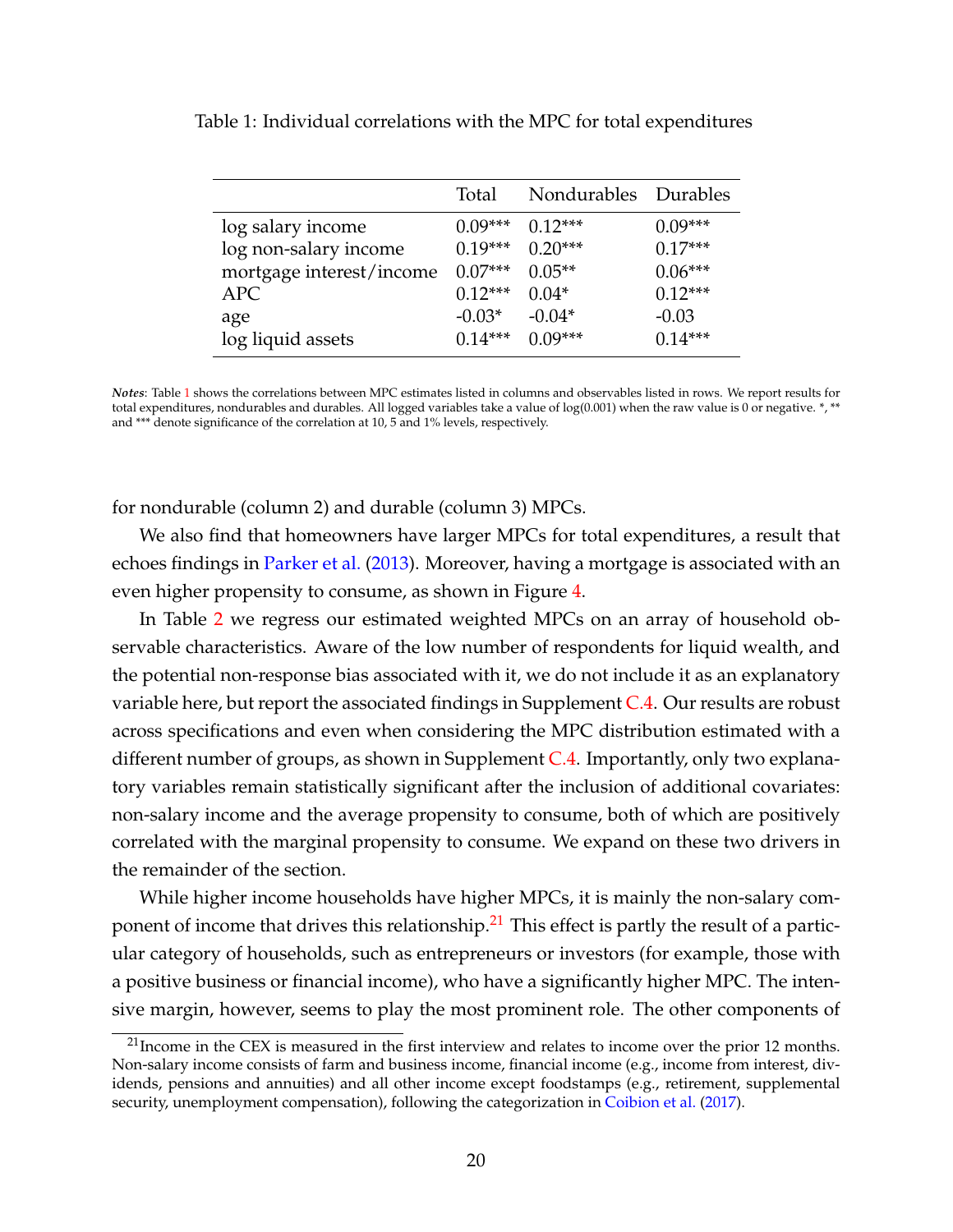<span id="page-21-0"></span>

Figure 4: MPCs by housing status

*Notes*: The bars display the average weighted MPC for total expenditures by housing status of households receiving a rebate for the baseline specification estimated with GMIVR. Error bars show 90% confidence intervals, computed suing the standard deviation of weighted MPC within each group. A similar relationship holds for both nondurables and durables.

nonsalary income, such as unemployment compensation, retirement, and transfers, are also positively associated with the MPC. We split non-salary income into its businessfinancial and transfer components and find that both sources of income are positively and significantly correlated with the MPC, even after controlling for all the observables in Table [2.](#page-23-0) Putting the estimates together, we find that a 100% increase in non-salary income is associated with an increase in the MPC of 19 cents for each dollar of the rebate for total expenditures. Put differently, a 170% increase in non-salary income predicts a 1 standard deviation increase in the MPC. Finally, the positive correlation between income and MPCs does not only hold for total expenditures, but also for nondurable and durable expenditures, as shown in the last two columns of Table [2.](#page-23-0) In general, the relationship between MPC and observable characteristics, and their statistical significance, are remarkably similar when considering different goods.

Some studies find that low-income households have a higher marginal propensity to spend: see, for instance, [Johnson et al.](#page--1-1) [\(2006\)](#page--1-1) for the 2001 tax rebate and [Jappelli and](#page--1-28) [Pistaferri](#page--1-28) [\(2014\)](#page--1-28), with respect to cash on hand, for Italian data on self-reported MPCs. Other studies, however, find mixed results or even the opposite relationship, as we do. While [Broda and Parker](#page--1-18) [\(2014\)](#page--1-18) find that low-income households had larger propensities to spend in the month of the 2008 rebate receipt than households in the top income tercile, this difference "becomes indistinguishable by the end of the quarter". [Misra and Surico](#page--1-25) [\(2014\)](#page--1-25) also find that median income is higher at the top of the conditional distribution of consumption changes, which they find to be associated with higher propensities to consume, although the overall relationship is U-shaped. We instead find a monotonic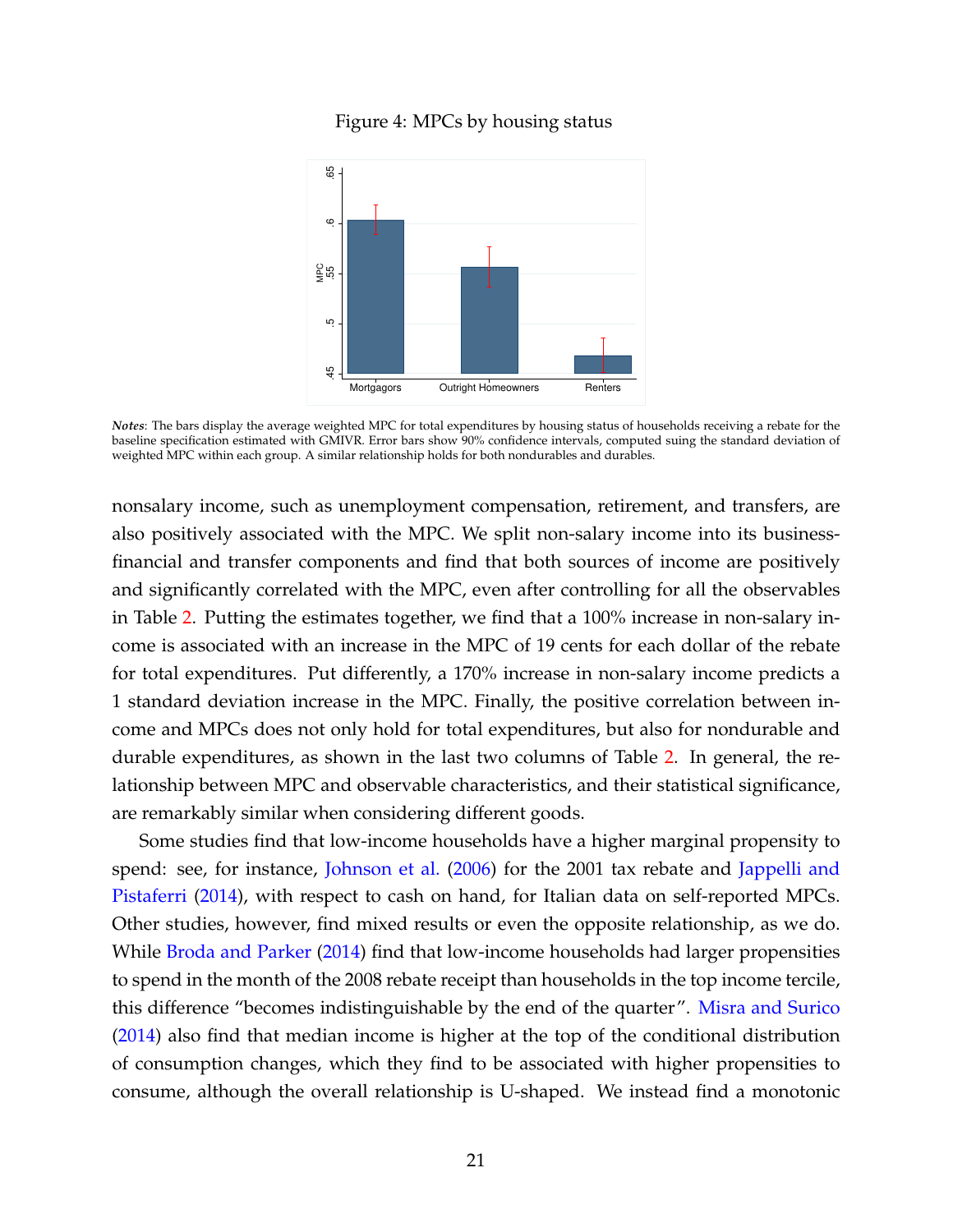relationship with income, as in [Kueng](#page--1-17) [\(2018\)](#page--1-17), who studies consumption responses to regular and predetermined payments from the Alaska Permanent Fund. [Boutros](#page--1-45) [\(2020\)](#page--1-45) finds that households whose 2008 rebate was a smaller fraction of their income – typically higher-income households – had a higher MPC. He explains this finding with a model of bounded intertemporal rationality, in which the smaller the relative size of the payment, the more planning costs dominate the benefits of consumption smoothing. The theory of limited cognitive perception developed by [Ilut and Valchev](#page--1-16) [\(2020\)](#page--1-16) also delivers rich agents with high MPCs. [Shapiro and Slemrod](#page--1-21) [\(2009\)](#page--1-21) use data on self-reported propensities to spend the 2008 rebate and show that low-income individuals were more likely to pay off debt. They also find that 21% of households making more than \$75,000 of total annual income reported to spend most of the rebate, compared to 18% for households with total income below \$20,000. [Miranda-Pinto, Murphy, Walsh, and Young](#page--1-46) [\(2020\)](#page--1-46) develop a model that can rationalize these findings via time-varying consumption thresholds.

Our findings put non-salary income in the spotlight. The importance of business and financial income for the MPC might suggest the presence of wealthy hand-to-mouth households, as first posited by [Kaplan and Violante](#page--1-6) [\(2014\)](#page--1-6). However, the importance of the other components of non-salary income, such as retirement income and transfers, coupled with the significance of the APCs discussed below, suggests other mechanisms may also be at play.

Marginal propensities to consume also increase with the average propensity to consume (APC). Households that spent 1 percentage point more of their income before receiving the rebate spent 29 additional cents out of each rebate dollar. This effect is significant also for nondurable and durable MPCs: households that typically spend more relative to their income have a greater MPC.<sup>[22](#page-22-0)</sup>

In Figure [5](#page-24-0) we show how the MPC varies jointly with the APC and total income. We separately compute quintiles of the APC and total income, and calculate the average weighted MPC for each quintile pair. The MPC increases with income, conditional on the APC, and vice versa. As the figure shows, our analysis uncovers three main groups. First, households with low total income and a low APC display the lowest marginal propensity to consume. We label these households "poor savers". Second, households with a high APC and low total income, and vice versa, display intermediate MPCs. Third, the greatest marginal propensity to consume is found among households with a high APC and high total income. We label this group "rich spenders". $^{23}$  $^{23}$  $^{23}$ 

<span id="page-22-0"></span> $^{22}A$  1 percentage point increase in the APC for nondurables predicts 3 additional cents per rebate dollar spent on nondurables. This effect goes up to 7 when considering the APC for nondurable expenditures only.

<span id="page-22-1"></span> $^{23}$ We find similar relationships for MPC for nondurables and durables, especially the presence of "rich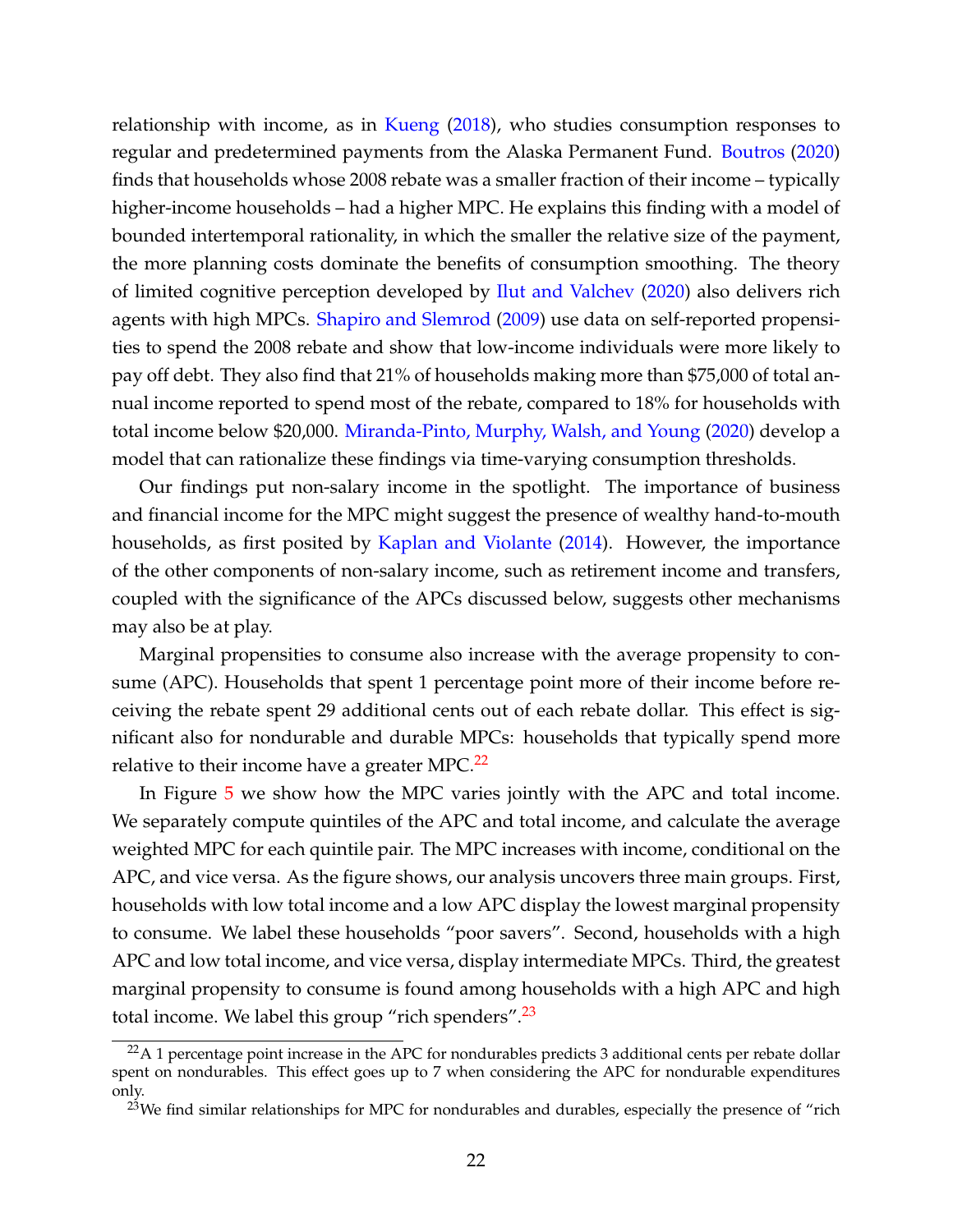<span id="page-23-0"></span>

|                          | (1)        | (2)         | (3)        |
|--------------------------|------------|-------------|------------|
|                          | Total      | Nondurables | Durables   |
| dummy for no salary      | $-0.371$   | $-0.041$    | $-0.080$   |
|                          | (0.233)    | (0.029)     | (0.176)    |
| log salary income        | $-0.018$   | $-0.002$    | $-0.000$   |
|                          | (0.015)    | (0.002)     | (0.011)    |
| log non-salary income    | $0.192***$ | $0.024***$  | $0.129***$ |
|                          | (0.022)    | (0.003)     | (0.019)    |
| mortgage interest/income | 0.129      | 0.004       | 0.105      |
|                          | (0.113)    | (0.015)     | (0.100)    |
| <b>APC</b>               | $0.293***$ | $0.033***$  | $0.210***$ |
|                          | (0.033)    | (0.004)     | (0.031)    |
|                          |            |             |            |
| homeowner dummy          | 0.042      | 0.007       | 0.007      |
|                          | (0.029)    | (0.004)     | (0.021)    |
| dummy for mortgage       | $-0.049$   | $-0.003$    | $-0.040$   |
|                          | (0.030)    | (0.004)     | (0.022)    |
| $\overline{N}$           | 1079       | 1058        | 1078       |
| adj. $R^2$               | 0.146      | 0.126       | 0.112      |

Table 2: Explanatory variables of weighted MPCs

*Notes*: All logged variables take a value of log(0.001) when the raw value is 0 or negative. Non-salary income is positive for all observations. Standard errors are robust to heteroskedasticity and reported in parentheses. We control for marriage dummies, education dummies, number of children, age and age squared; those coefficients are not reported. \*, \*\*, and \*\*\* denote significance at the 10, 5, and 1% levels respectively.

We regard the results presented in this section as particularly relevant for disciplining macro models of household consumption. For example, the relationship between MPC, APC and income can be directly tested in even the simplest of consumption/savings models. Existing models predict very different relationships between MPCs and APCs. Hand-to-mouth, constrained agents, will typically have large MPCs and APCs. As they save towards their target level of wealth, both propensities fall. If agents are infinitely-lived, they eventually reach the target level of wealth, at which they stop saving (i.e.  $APC = 1$ ) and have an MPC equal to the annuity value of the transitory income shock. A life-cycle model can, in contrast, generate the empirically observed positive relationship between MPC and APC, as older households dissave, but also have a high MPC

spenders", as we show in Supplement [C.4.](#page--1-43)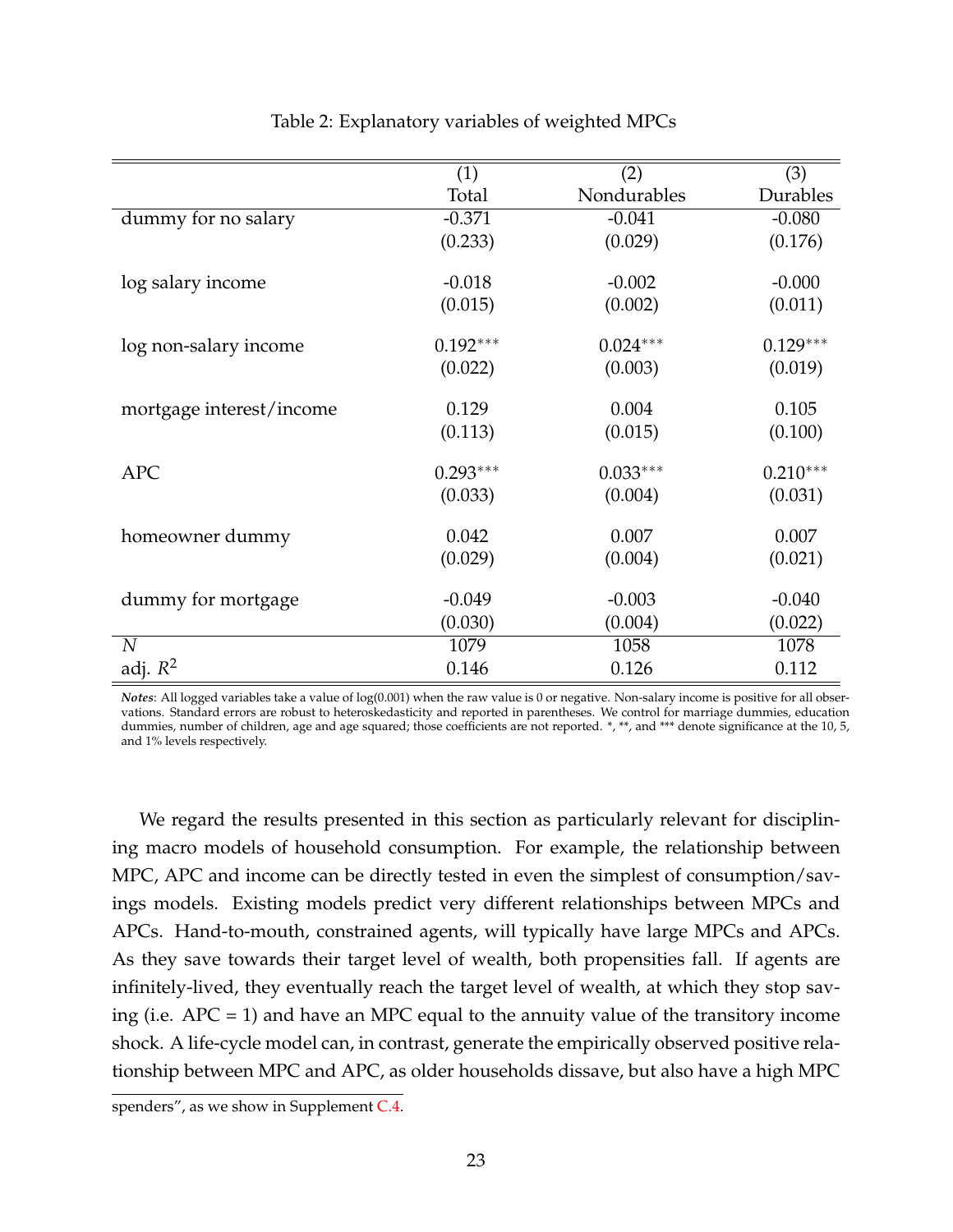<span id="page-24-0"></span>



*Notes*: The plot surface shows the average weighted MPC for total expenditures for pairs of quintiles of APC and log total income. The colorbar on the right represents the MPC.

due to a low effective discount factor. This standard model, however, generates a clear relationship between the MPC and age, which our results do not bear out.<sup>[24](#page-24-1)</sup>

All these characterizations are conditional on homogeneous preferences. Preference heterogeneity, in contrast, can break these relationships and rationalize some of our findings. [Aguiar et al.](#page--1-19) [\(2019\)](#page--1-19), for instance, highlight the importance of heterogeneity in the intertemporal elasticity of substitution in order to generate heterogeneous target levels of wealth; high-IES households have high MPCs and high APCs. Consistent with this, [Parker](#page--1-20) [\(2017\)](#page--1-20) finds that the majority of consumption responsiveness to the tax rebate in the Nielsen data is driven by a measure of impatience, defined as households reporting to be "the sort of people who would rather spend their money and enjoy today rather than save more for the future."

An additional finding underscores the importance of unobserved heterogeneity. All the observable drivers mentioned in this section – as well as other household characteristics that do not strongly correlate with the MPC – explain a relatively small portion of the variance of the weighted MPC distribution. Indeed, our linear regression framework of weighted MPCs on observable characteristics delivers an adjusted *R* <sup>2</sup> of 15%. Such ex-

<span id="page-24-1"></span><sup>&</sup>lt;sup>24</sup>Moreover, most incomplete markets models typically fail to generate savings rates (APCs) that increase (decrease) with wealth and permanent income, at odds with what is observed in the data and documented by [Dynan, Skinner, and Zeldes](#page--1-47) [\(2004\)](#page--1-47) and [Straub](#page--1-48) [\(2017\)](#page--1-48).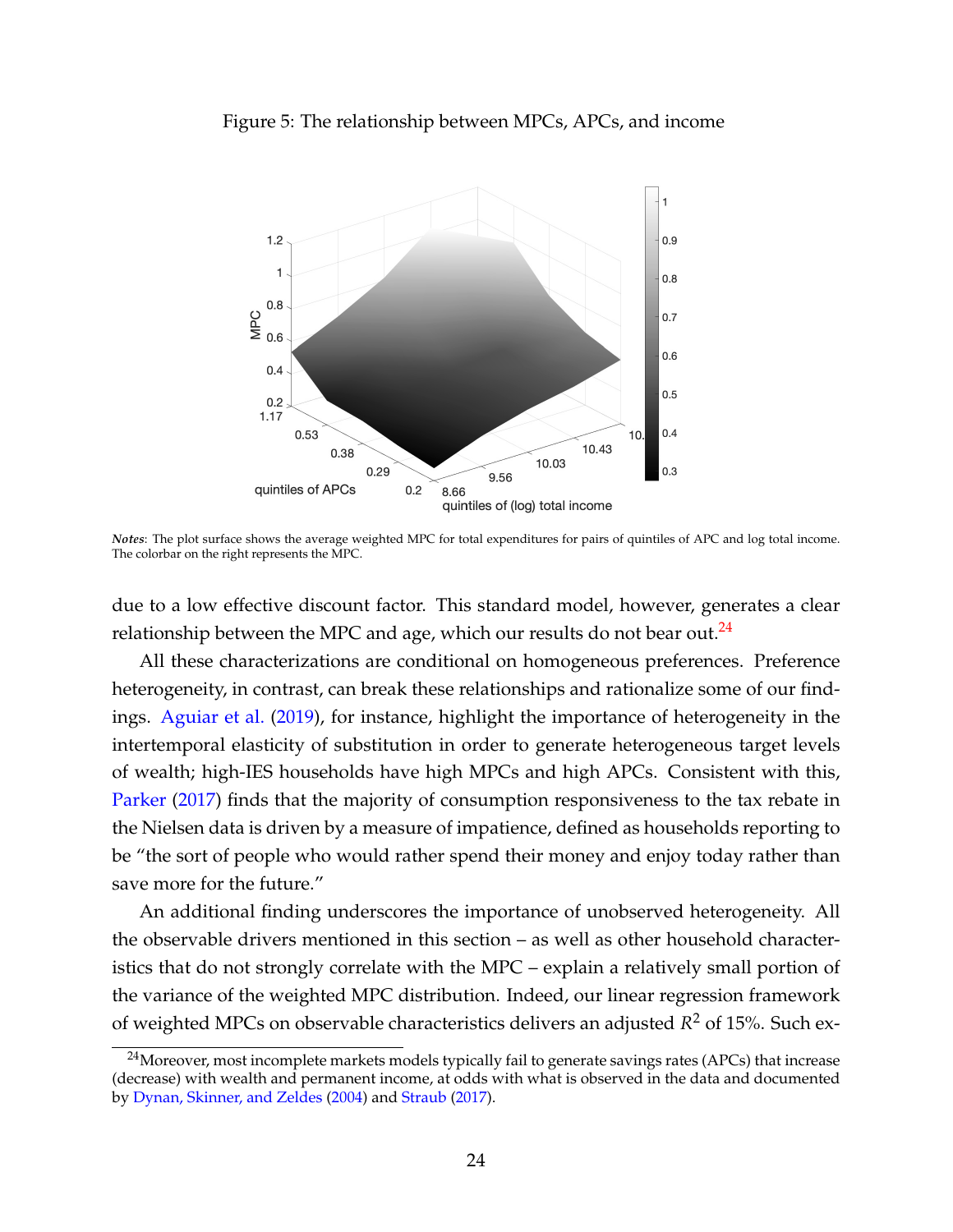planatory power is even lower for nondurables and especially durables. Unlike previous studies, we obtain a statistical measure of the portion of the variance in the MPC distribution explained by observable characteristics through the *R* 2 . Technically, the reported  $R^2$  is a lower bound on the true  $R^2$  due to measurement error in the estimated MPCs. We discuss this issue in detail in Supplement [C.6](#page--1-49) and propose a back-of-the-envelope adjustment to the *R*<sup>2</sup> for to account for measurement error in recovering the MPCs in our clustering approach. Such a correction increases the  $R^2$  for total expenditures to 26%, which still indicates that only a quarter of the MPC heterogeneity can be explained by observables.

A low *R* 2 could also be partly explained by non-linear relationships that are either difficult to parametrize or simply not captured by variables in our dataset.<sup>[25](#page-25-0)</sup> For example, the CEX contains only sparsely populated information on wealth. In Supplement [C.4,](#page--1-43) we show the relationship between the MPC and liquid wealth, aware of the potential nonresponse bias highlighted by [Parker et al.](#page--1-2) [\(2013\)](#page--1-2), but we refrain from showing any relationship with total wealth, given the lack of reliable data. While such unmeasured characteristics could potentially explain some of the variation in MPCs, our results strongly suggest the presence of latent drivers, since some of those unobserved characteristics may give rise to the observables we analyze in the first place, such as the APC. This finding is not only useful for disciplining heterogeneous agent models, but is also informative about the degree to which fiscal policy can target high MPC households.

As a final exercise, we directly compare our approach to that typically taken in the literature. To do so, we take our estimated posterior weights as a form of (probabilistic) sample splitting and use them to estimate 5 group-specific MPCs. We then compare these results with regression estimates in which we instead split the sample using quin-tiles of commonly-studied observable characteristics.<sup>[26](#page-25-1)</sup> Table  $3$  shows the results. In the first column we report our GMIVR MPCs, ordered from low to high. We then report the estimated MPCs across quintiles of age, non-salary income and APC, ordered from the lowest to the highest quintile. The heterogeneity by age is unclear, in line with findings in Table [1.](#page-20-0) Moreover, if a researcher used only age to characterize the extent of MPC heterogeneity, she would obtain estimates between 28 and 79 cents, much narrower than the range we uncover. Splitting by either non-salary income or the APC, which we show above to be the most robust drivers of MPC heterogeneity, would allow a researcher to

<span id="page-25-0"></span><sup>&</sup>lt;sup>25</sup>Our results are robust to different sets of explanatory variables. For instance, we consider quantiles of the observables in order to gauge nonlinear effects. We also run a linear Lasso for the selection of the array of predictors. Regressing the MPC on the selected right hand side delivers the same *R* 2 .

<span id="page-25-1"></span><sup>&</sup>lt;sup>26</sup>Formally, we estimate  $\Delta C_j = \beta' \omega_j + \sum_{g=1}^G \mathbf{1}[j \in g]$   $(\lambda_g R_j + \alpha_g) + \epsilon_j$ , in which  $\mathbf{1}[j \in g]$  is defined by quintiles of a certain characteristic such as age.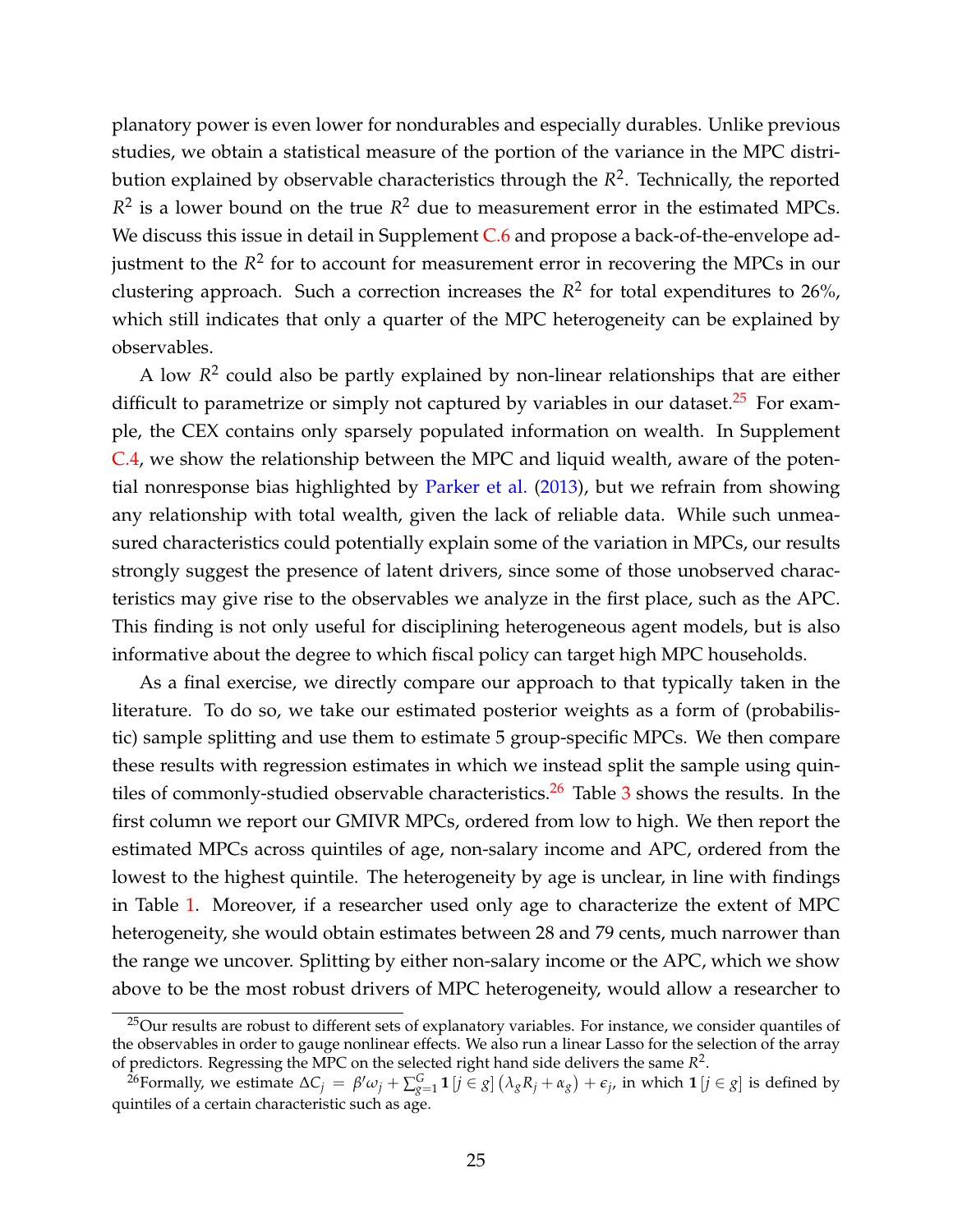<span id="page-26-0"></span>

|         | <b>GMIVR</b> | age    | non-salary | APC      |
|---------|--------------|--------|------------|----------|
|         |              |        | income     |          |
| $g=1$   | $0.08\,$     | 0.38   | 0.45       | 0.15     |
|         | (0.02)       | (0.23) | (0.14)     | (0.14)   |
| $g = 2$ | 0.35         | 0.65   | 0.48       | 0.45     |
|         | (0.00)       | (0.03) | (0.39)     | (0.19)   |
| $g=3$   | 0.68         | 0.28   | 1.06       | 0.21     |
|         | (0.11)       | (0.42) | (0.01)     | (0.59)   |
| $g=4$   | 1.37         | 0.79   | 0.36       | $1.10\,$ |
|         | (0.00)       | (0.01) | (0.38)     | (0.00)   |
| $g=5$   | 1.44         | 0.53   | 1.31       | 0.45     |
|         | (0.00)       | (0.06) | (0.00)     | (0.32)   |

#### Table 3: MPC heterogeneity: full vs observable distribution

*Notes*: Table [3](#page-26-0) reports estimated MPCs for different groups, using total expenditures. In parentheses, we report *p*−values from a test of equality to zero. In the first column, we report the results of a weighted least squares taking our estimated GMIVR weights as given, as in panel b of Table [7](#page--1-50) in Supplement [C.3.](#page--1-40) In the other columns, we report MPCs obtained by estimating Equation [2,](#page-7-1) using quintiles of age, non-salary income and APC as 1[*j* ∈ *g*] respectively. Groups are ordered from the lowest to the highest MPCs in the first column and by quintile in the other columns. Standard errors in these columns are not adjusted for estimation error in the first stage, since we found that such error had negligible impact on the standard errors in the first column.

uncover some MPCs above 1 but still delivers a lower degree of heterogeneity than using our approach. Therefore, the existing literature, by splitting on observables that are likely noisy in practice, and correlated with only a portion of MPC heterogeneity, would under-estimate the true extent of MPC heterogeneity. Moreover, nearly all the MPCs estimated with our approach are statistically different from zero, while only few are when interacting by observables. In our approach many pairs of MPCs are also statistically different from each other, as we show in Supplement  $C_{.3}$ , while virtually no pairs are when interacting by household characteristics. Therefore, these results corroborate earlier statements that our approach may deliver improvements in statistical power.

From a policy perspective, the results in this section have two implications. First, we find that only two observable household observable traits are robustly correlated with the MPC in a statistically significant manner. Among these, our results suggest that fiscal authorities might consider targeting relatively higher-income households as recipients of lump-sum transfers, in the attempt to maximize the effect on aggregate consumption. While we cannot speak to the MPCs of the highest earners absent from our natural experiment, we find that, among the subset of middle-income rebate recipients, higher MPCs are more likely to be found towards the upper end of the (non-salary) income distribution. This implication poses a potential trade-off between the stimulus and relief/insurance ef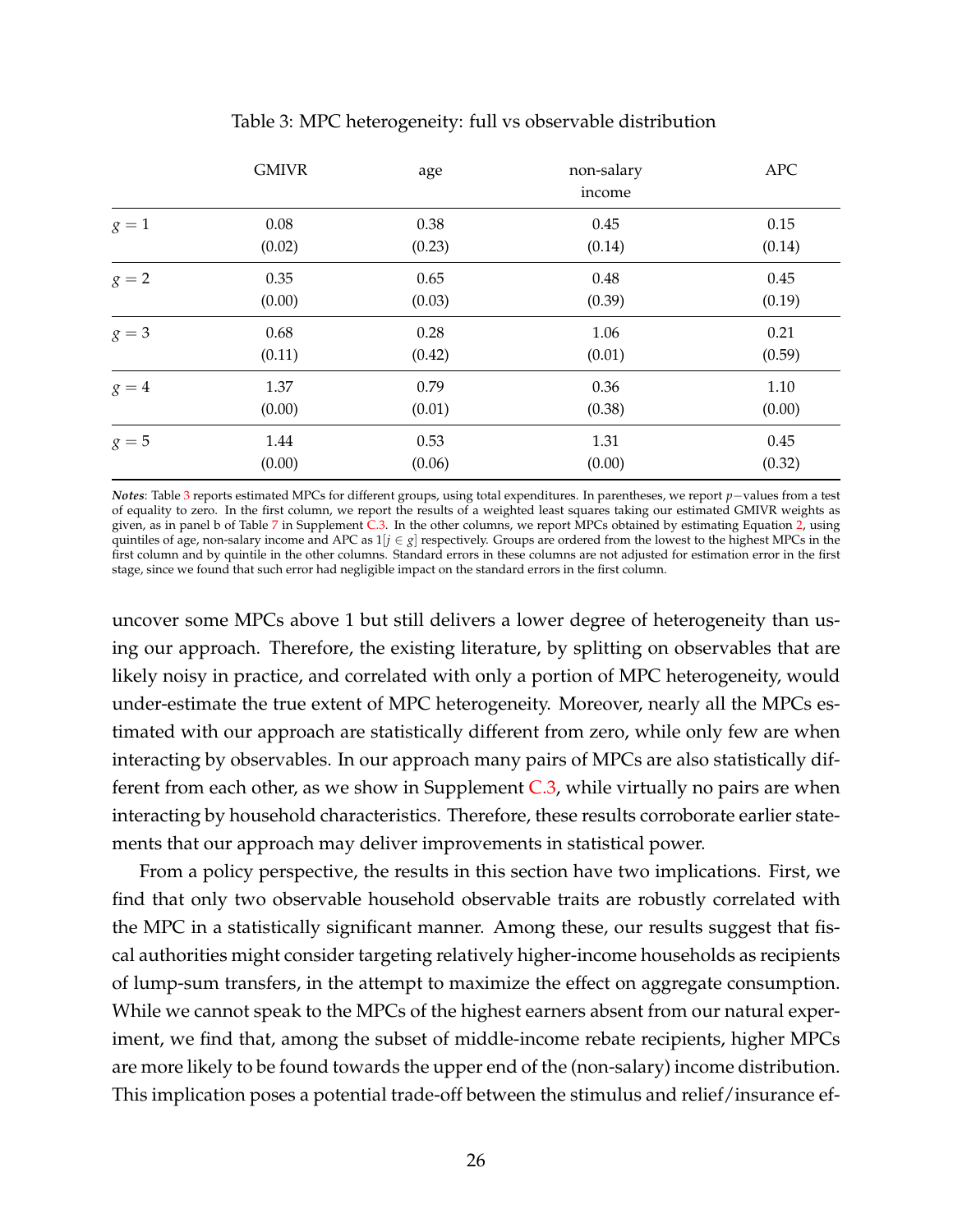fects of lump-sum transfers. This tension is consistent with the empirical finding that low-income households are more likely to use stimulus checks to pay down debt, both in 2008 [\(Shapiro and Slemrod](#page--1-21) [\(2009\)](#page--1-21)) and in 2020 [\(Armantier et al.](#page--1-22) [\(2020\)](#page--1-22)). Second, however, the finding of a small  $R^2$  in the regression of the MPC on observable characteristics suggests that attempts to target transfers based on factors observable by policymakers will ultimately exploit only a small fraction at best of the variation in households' MPCs. This means that feasible targeted transfers can harness only a small share of the gains in terms of consumption response available if policymakers could observe the identity of high MPC households directly or if such MPCs were more strongly associated with observable characteristics.

#### **4.4 Robustness to spurious heterogeneity**

In this section we show that the results shown in the previous section are unlikely to be driven by spurious heterogeneity. For this exercise, we generate data using estimates from the homogeneous regression, with errors drawn from a Gaussian distribution with the empirical variance. We then obtain GMIVR estimates under the faulty assumption that more than 1 group is present, and repeat the same analysis for 250 Monte Carlo samples. First, our BIC approach correctly selects  $G = 1$  in all but one samples, so that it is very unlikely one would choose a description of the data that allows for heterogeneity. The BIC steadily increases as more groups are added; stronger departures from true homogeneity are penalized more harshly.

Nevertheless, we show in Table [4](#page-28-1) what happens if we impose the incorrect degree of heterogeneity on a homogeneous distribution. For small departures  $(G = 2)$ , very limited spurious heterogeneity arises. When fitting a homogeneous distribution with many more groups (*G* = 5), spurious heterogeneity is unsurprisingly more pronounced. However, the average MPC remains still close to the truth.

These spuriously estimated MPCs do not invalidate our headline results regarding observable correlations. To see this, we regress the estimated weighted MPCs for each Monte Carlo sample above on the array of observable predictors used in Table [2.](#page-23-0) We adopt a conservative approach and show here the results for  $G = 5$ , in line with our baseline specification, but the results are confirmed when considering  $G = 2$ , as shown in Supplement [C.7.](#page--1-51)

On average across samples, all the estimated correlations are small and, most importantly, statistically insignificant. Moreover, the adjusted *R* 2 is 0.1% on average across samples, and never higher than 2%. For illustrative purposes, Figure [6](#page-29-0) displays the dis-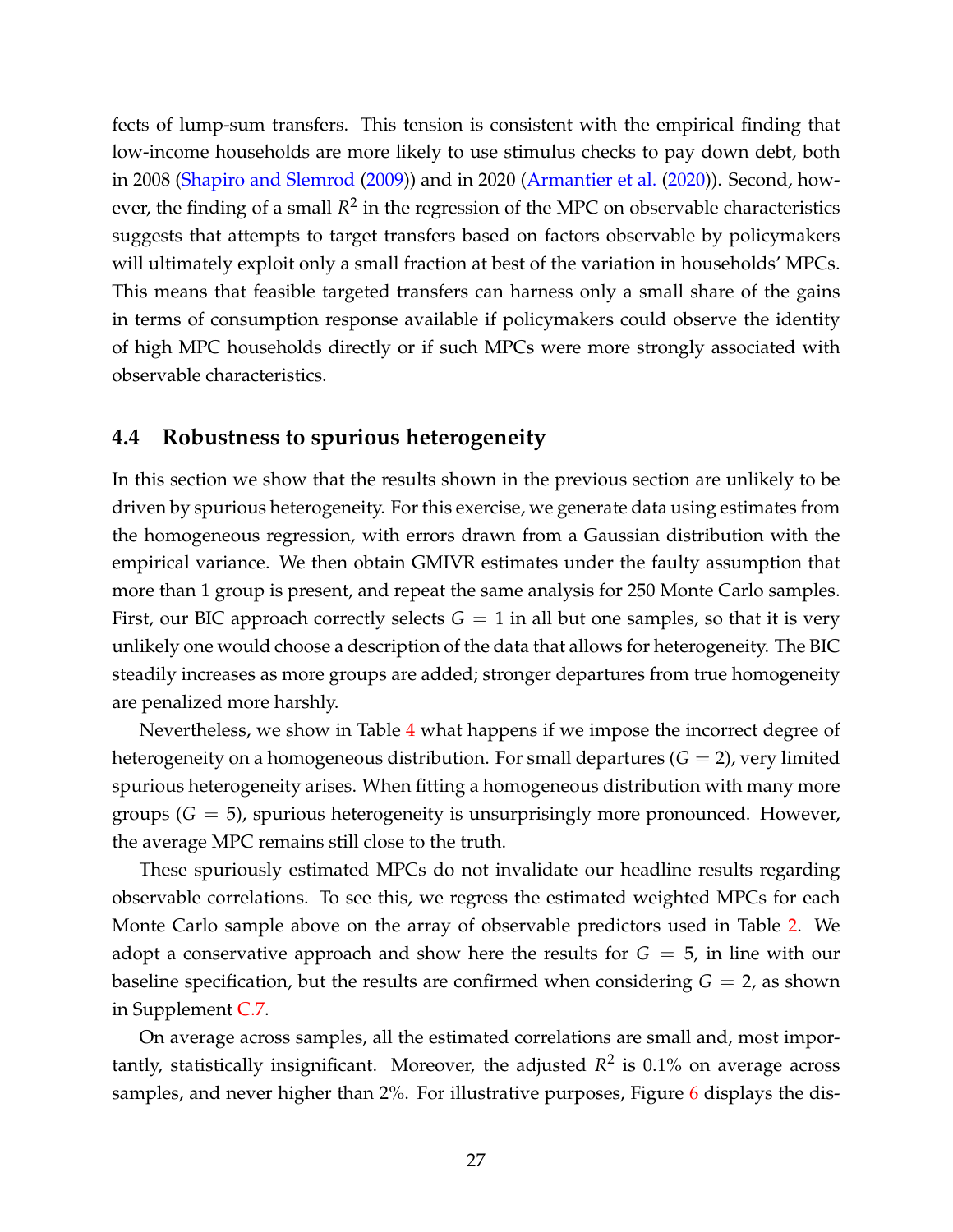|        | Average        | p25               | p50                      | p75            |
|--------|----------------|-------------------|--------------------------|----------------|
| truth: | 0.52           | 0.52              | 0.52                     | 0.52           |
| $G=1$  | 0.50<br>(0.18) |                   | $\overline{\phantom{m}}$ | —              |
| $G=2$  | 0.52<br>(0.18) | 0.36<br>(0.45)    | 0.50<br>(0.20)           | 0.66<br>(0.47) |
| $G=5$  | 0.52<br>(0.18) | $-0.85$<br>(1.09) | 0.52<br>(0.48)           | 1.88<br>(1.09) |

<span id="page-28-1"></span>Table 4: Over-fitting *G*: median quantiles of the MPC distribution across simulated samples

*Notes*: Each row reports the median of various summary statistics of the distribution of (weighted) MPCs across Monte Carlo samples for models estimated imposing different numbers of groups on data generated from a homogeneous DGP with Gaussian errors. The first row reports the truth, which is 0.52 for all statistics, since the distribution is homogeneous. The second row corresponds to a correctly-specified homogeneous regression in repeated samples (with the standard deviation across samples below in parentheses) and the third and fourth to GMIVR incorrectly assuming the presence of two and five distinct groups, respectively. p*xx* denotes the  $xx<sup>th</sup>$  percentile. The values in parentheses report the standard deviation of each moment for the *G* = 2 and *G* = 5 specifications across simulated samples.

tribution of the *t*−statistic for the coefficient on the APC, across samples. In only 5.6% of the samples is there significant evidence of a relationship between MPC heterogeneity and APC at the 5% level, a size distortion within the scope of Monte Carlo error. The same is also true for coefficients on all other observables, with even lower shares of significant coefficients. This finding that tests for the significance of correlations with observables achieve close to nominal size when no heterogeneity is present increases our confidence that the rejections we obtain in the data are not due to spurious heterogeneity. Further, a common concern when using the CEX data is the role of measurement error. These exercises also serve to show that grouping on noise alone – like measurement error – does not dictate a distribution like that we recover or the correlations with observable characteristics that we estimate.

### <span id="page-28-0"></span>**4.5 The longer-run effects of the 2008 ESA**

In this section, we estimate household-level longer-run spending effects of the 2008 tax rebates, considering a lagged specification that takes the possible persistent effects of rebate receipt into account, as in [Parker et al.](#page--1-2) [\(2013\)](#page--1-2). In particular, we estimate the following model: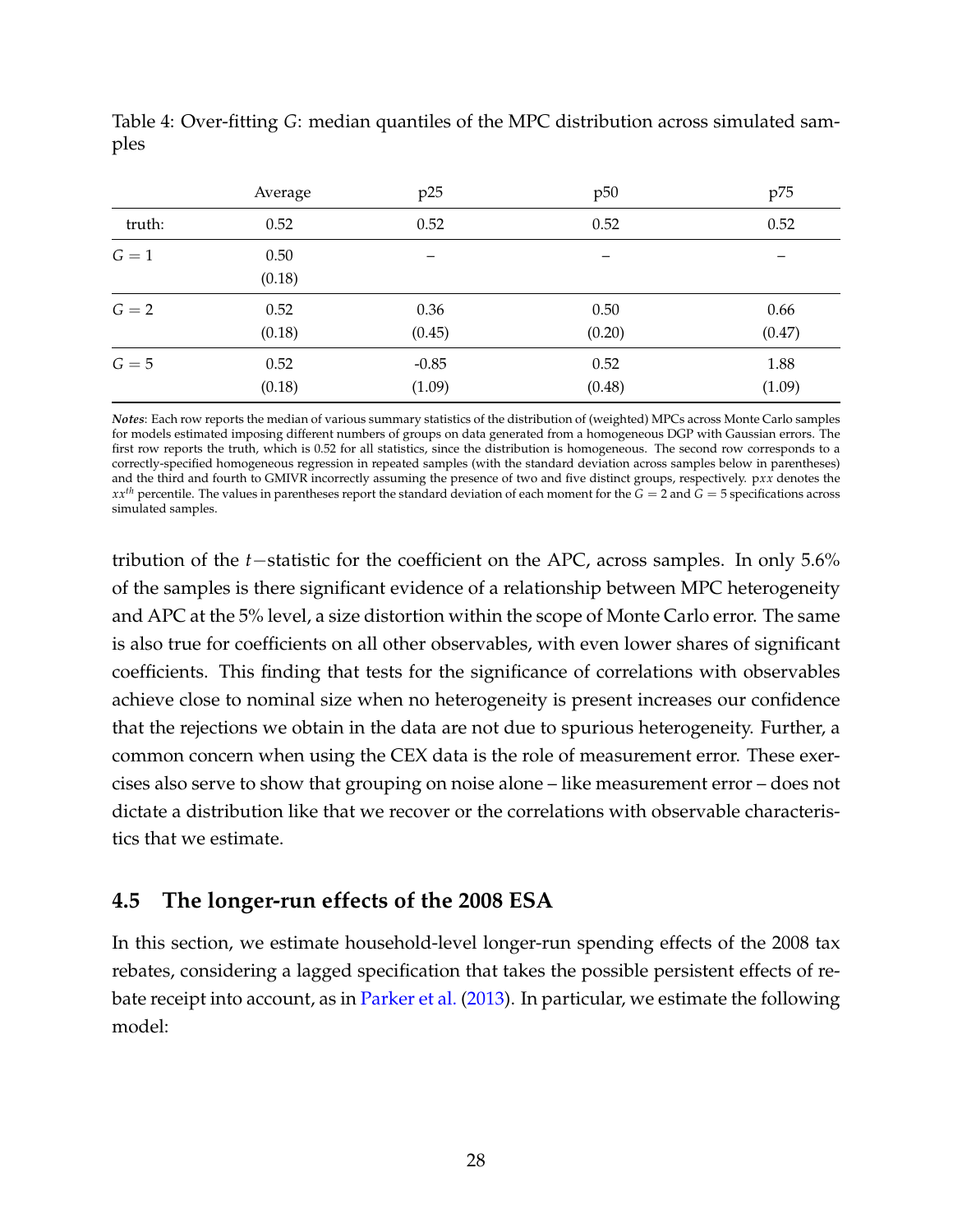#### <span id="page-29-0"></span>Figure 6: Minimal correlation of spurious heterogeneity with observables



*Notes:* For each of 250 simulated samples, we regress the weighted MPCs from our baseline specification for total expenditure estimated imposing spurious heterogeneity (*G* = 5) on the set of observables used in Table [2.](#page-23-0) The histogram (light blue bars) plots the *t*−statistics for the coefficient on the APC across samples. The red and black lines represent the critical values for a 5% test of equality with zero.

<span id="page-29-3"></span>
$$
\Delta C_j = \beta' \omega_j + \sum_{g \in G} \left( \lambda_g \mathbf{1} \left[ j \in g \right] R_j + \lambda_g^{\text{lag}} \mathbf{1} \left[ j \in g \right] R_j^{\text{lag}} + \alpha_g \mathbf{1} \left[ j \in g \right] \right) + \epsilon_j, j = 1, \dots, N, (7)
$$

where the coefficient  $\lambda_g^{\rm lag}$  represents the lagged effect of the rebate for group  $g^{27}$  $g^{27}$  $g^{27}$  In line with our baseline specification, we instrument both  $R_j$  and  $R_j^{\textrm{lag}}$  $j$ <sup>tag</sup> by an indicator for whether the rebate was received by household  $j = (i, t)$ , and another indicator for the receipt of the rebate in the previous period. We do not force group membership for household *i* to be fixed across *t*, since we want to preserve flexibility; even if individuals' preferences are constant, the MPC may be time-varying, due, for instance, to changes in state variables such as income and wealth. $^{28}$  $^{28}$  $^{28}$  To correctly estimate the cumulative consumption response to the rebate, we therefore track individual weights over the two quarters following the rebate. We use these to construct the individual 2-quarter total effect of the rebate, by adding twice the weighted contemporaneous rebate coefficient to the weighted

<span id="page-29-1"></span><sup>&</sup>lt;sup>27</sup>[Kaplan and Violante](#page--1-6) [\(2014\)](#page--1-6) suggest that the rebate coefficient might differ from the marginal propensity to consume because some households in the control group have already received the rebate, and some households might anticipate receiving the rebate in the future. Adding lagged rebate partially address this concern. See Supplement [C.5](#page--1-30) for further discussion of this specification.

<span id="page-29-2"></span> $^{28}$ Even in the homogenous case,  $\lambda$  can be different from  $\lambda^{\rm lag}$  because they measure two different objects; the coefficient on the lagged rebate value is an inter-temporal MPC which can be different from the contemporaneous MPC. See [Auclert et al.](#page--1-52) [\(2018\)](#page--1-52) for a theoretical discussion of intertemporal MPCs.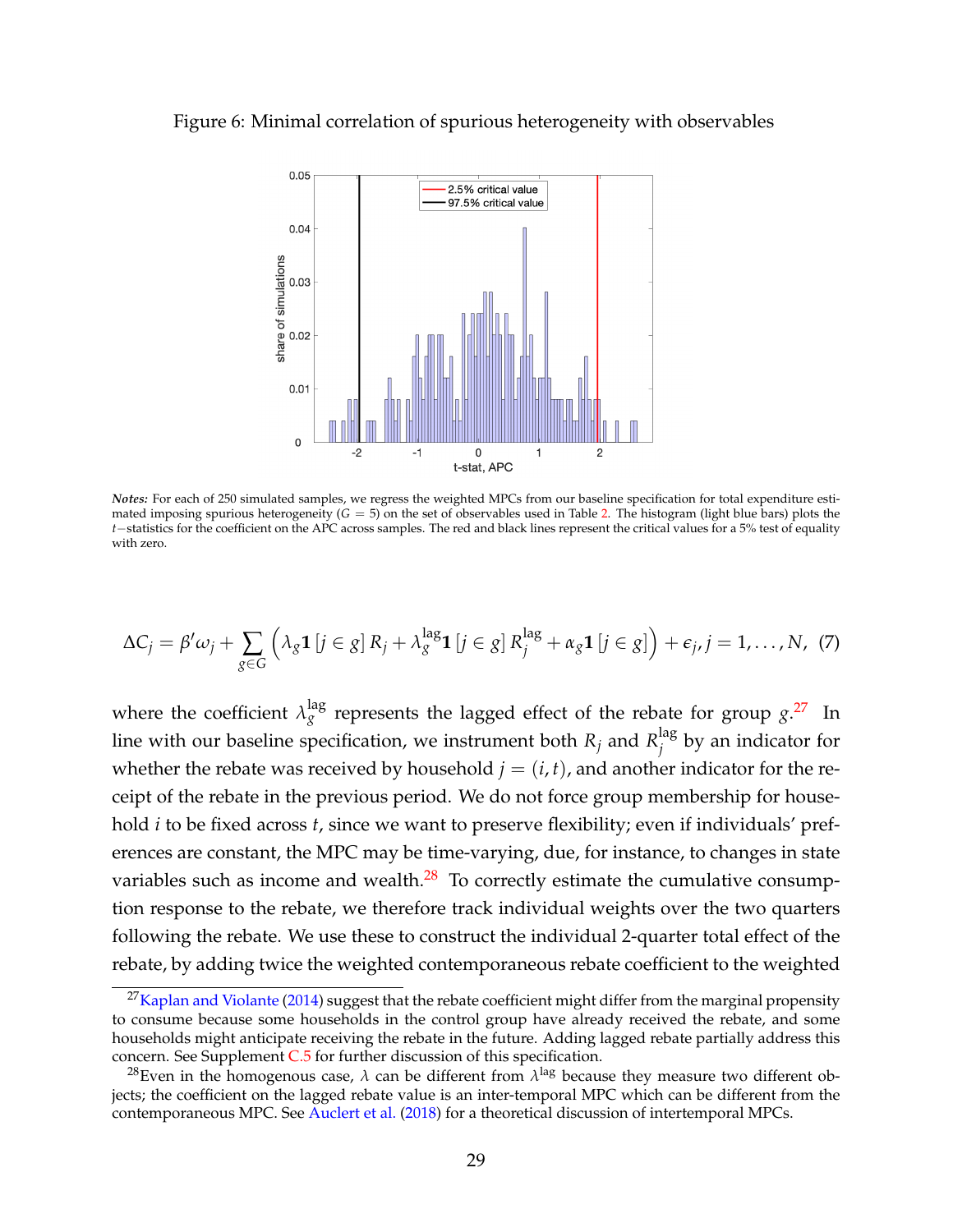<span id="page-30-1"></span>Figure 7: Estimated distribution of total 2-quarter effect of the tax rebate



*Notes:* The histogram (light blue bars) plots the estimated distribution of the total effect of the 2008 ESA for total expenditures, defined as in [Parker et al.](#page--1-2) [\(2013\)](#page--1-2), using the lagged specification in Equation [\(7\)](#page-29-3). For each household we compute the weighted contemporaneous and lagged MPCs across groups and plot the total response as discussed in the text. The BIC selects 3 groups.

lagged coefficient.<sup>[29](#page-30-0)</sup>

Figure [7](#page-30-1) plots a histogram of this object among those who received the rebate. Relative to the baseline results depicted in Figure [1,](#page-15-0) the distribution spreads out, with some households having a total effect near zero but with most cumulated effects being larger than responses within the quarter. Similarly to the findings for a homogeneous specifi-cation in [Parker et al.](#page--1-2) [\(2013\)](#page--1-2), our  $\lambda_g$ , and especially the corresponding contemporaneous weighted MPCs, are barely affected by controlling for lagged rebate receipt. Moreover, all individual lagged responses ( $\sum_{g=1}^G \gamma_{i,g} \lambda_g^{\rm lag}$ ) are negative, suggesting that in the second period households consume a smaller fraction of the rebate than in the first (since a value of zero indicates a constant consumption response). 95% of the households, however, still displays a positive net effect in the second period. Therefore, as documented by [Parker](#page--1-2) [et al.](#page--1-2) [\(2013\)](#page--1-2), we show that spending does not only increase upon receipt of the rebate, but also remains high but lower in the subsequent 3 months. We complement this finding by showing that such behavior is qualitatively widespread across households, but is quantitatively quite heterogenous.

Finally, we show in Table [5](#page-31-1) that our previous analysis regarding the drivers of MPC

<span id="page-30-0"></span><sup>&</sup>lt;sup>29</sup>For example, a household may be categorized to be in some group  $a$  in the period in which they receive the rebate, and then in some group *b* the period after they receive the rebate. For such an individual, we construct the individual 2-quarter total effect of the rebate by adding twice the contemporaneous rebate coefficient for group *a* to the lagged rebate coefficient of group *b*, since  $\lambda_g^{\rm lag}$  captures the change in consumption *relative* to consumption in the period of rebate receipt.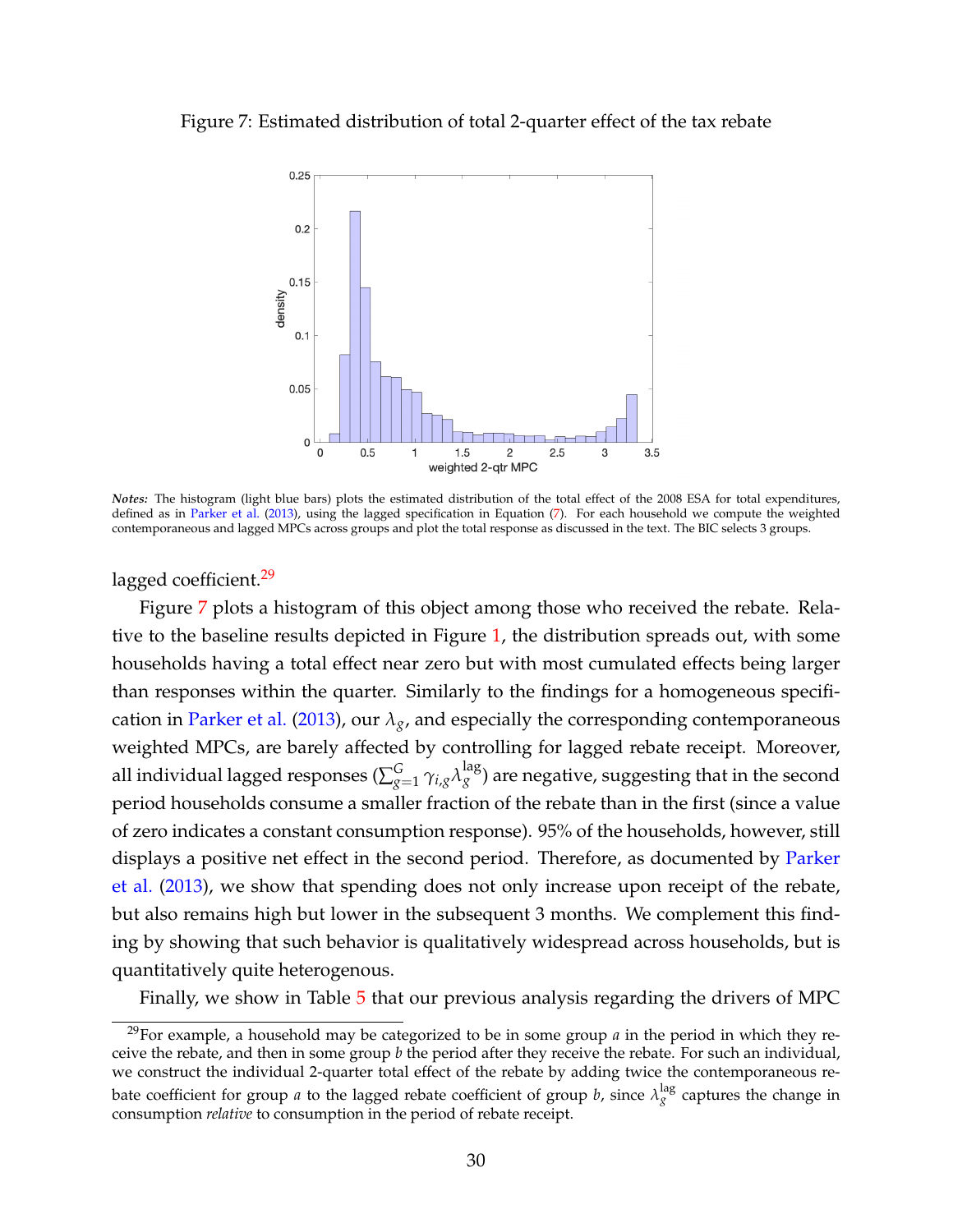<span id="page-31-1"></span>

|                       | $\left(1\right)$ | (2)        |
|-----------------------|------------------|------------|
|                       | 1-qtr MPC        | 2-qtr MPC  |
| log non-salary income | $0.192***$       | $0.503***$ |
|                       | (0.022)          | (0.083)    |
| APC                   | $0.293***$       | $0.857***$ |
|                       | (0.033)          | (0.138)    |
| $\boldsymbol{N}$      | 1079             | 535        |
| adj. $R^2$            | 0.146            | 0.148      |

Table 5: Explanatory variables of 2-quarter MPCs

*Notes*: See notes for Table 2. MPCs for total expenditures. Column 1 repeats the same analysis of Table 2, whereas column 2 uses as dependent variable the 2-quarter MPC computed as described in the text. Regression results for column 1 are unaffected if restricting to the subsample of column 2, in which we consider households observed for at least one full quarter after rebate receipt. Standard errors are robust to heteroskedasticity and reported in parentheses. \*, \*\*, and \*\*\* denote significance at the 10, 5, and 1% levels respectively.

heterogeneity is confirmed when looking at longer-run spending responses. Non-salary income and the APC remain the only two variables that are significantly correlated with the longer-run marginal propensities to consume. These results are in line with the fact that the spending effects of the rebate are persistent for most households. Moreover, it confirms that the relationship between MPC and its drivers is not the result of short-lived effects that could be erased by inter-temporal substitution. In addition, the  $R^2$  remains low, suggesting that unobserved heterogeneity is important even at this longer horizon.

# <span id="page-31-0"></span>**5 Conclusion**

We exploit a flexible clustering method to uncover the unconditional distribution of the marginal propensity to consume. Our strategy improves on existing approaches by recovering the full distribution of MPCs and not simply estimating how the MPC varies with observable characteristics. Applying this methodology to consumption data following the 2008 Economic Stimulus Payments, households display a considerable degree of heterogeneity in their MPCs. A non-negligible share of households spent the checks in their entirety, and all households spent at least one fourth of the rebate within one quarter, although this lower bound appears subject to statistical uncertainty. Nondurable consumption is also characterized by a lower bound that is significantly larger than zero, while durable consumption features two distinct groups with MPCs close to zero and one.

We then examine which observables – individually and jointly – best predict different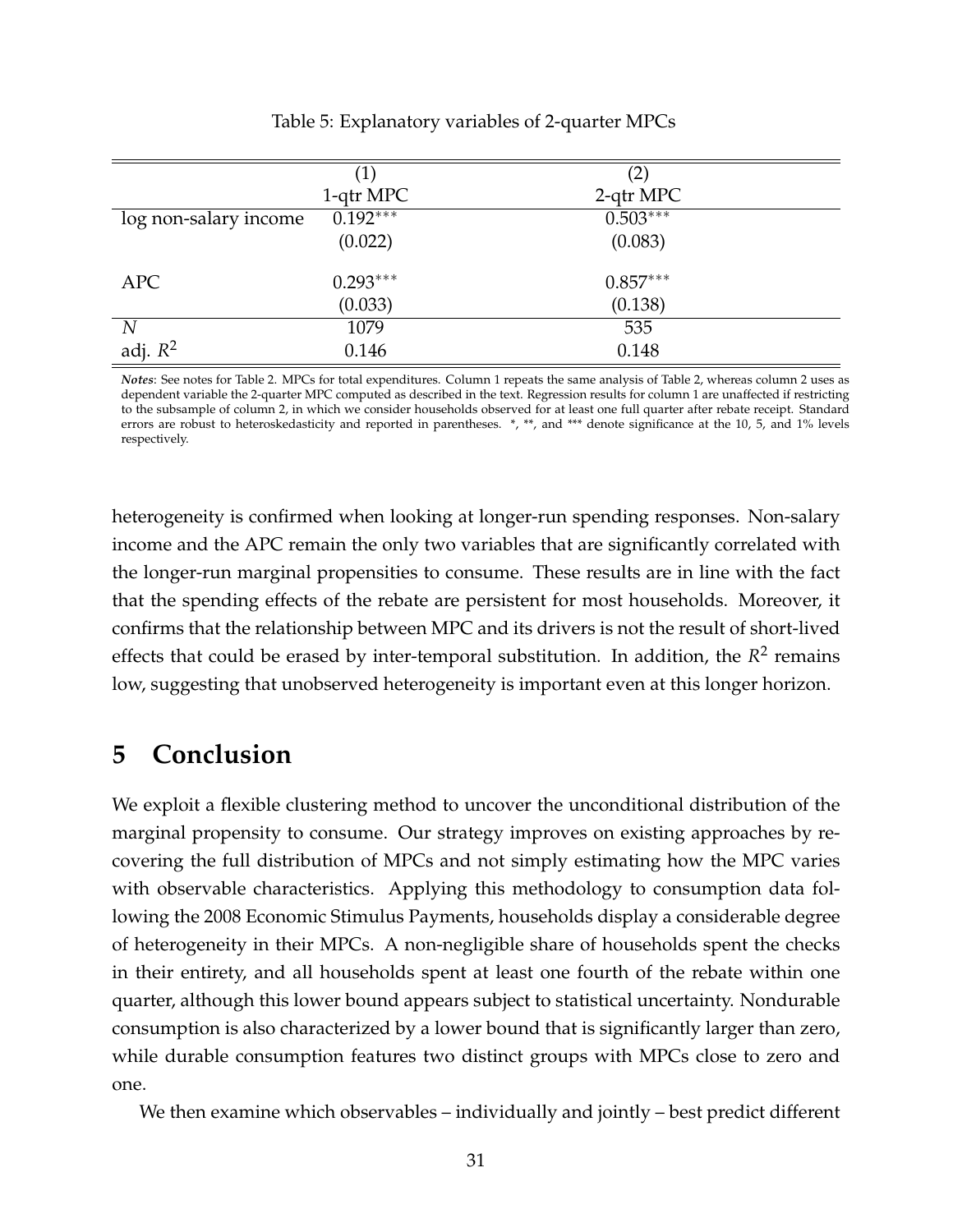portions of the MPC distribution. We obtain various statistically significant relationships with the MPC, but only those associated with non-salary income and the APC survive the inclusion of additional drivers. These results hinge on the fact that our approach proves statistically more powerful than existing methodologies. Moreover, we estimate a formal metric for the share of the unconditional MPC heterogeneity that can be explained by observables. Since observable characteristics explain a minor portion of the estimated MPC heterogeneity, we posit that other latent factors, such as preference heterogeneity, might be important in determining marginal propensities to consume. Taken together our results provide a range of facts useful to discipline an emerging literature of macroeconomic models as well as significant policy implications, particularly for the targeting of transfers.

Finally, two caveats help to highlight possible avenues for future work. Importantly, we measure the distribution of MPCs out of the 2008 tax rebate. This means our estimated distribution uses a single cross-section of data during a recession; if an individual's MPC is a function of the aggregate state, extrapolating our estimates requires caution. Second, because our empirical setting is one in which individuals only experience positive transitory shocks, we cannot speak to income windfalls, to which households may respond differently [\(Fuster et al.](#page--1-29) [\(2018\)](#page--1-29)). However, clustering approaches like the one we use can easily be applied to other datasets with suitably identified transitory income shocks, making comparisons straightforward. We leave such exercises for future work.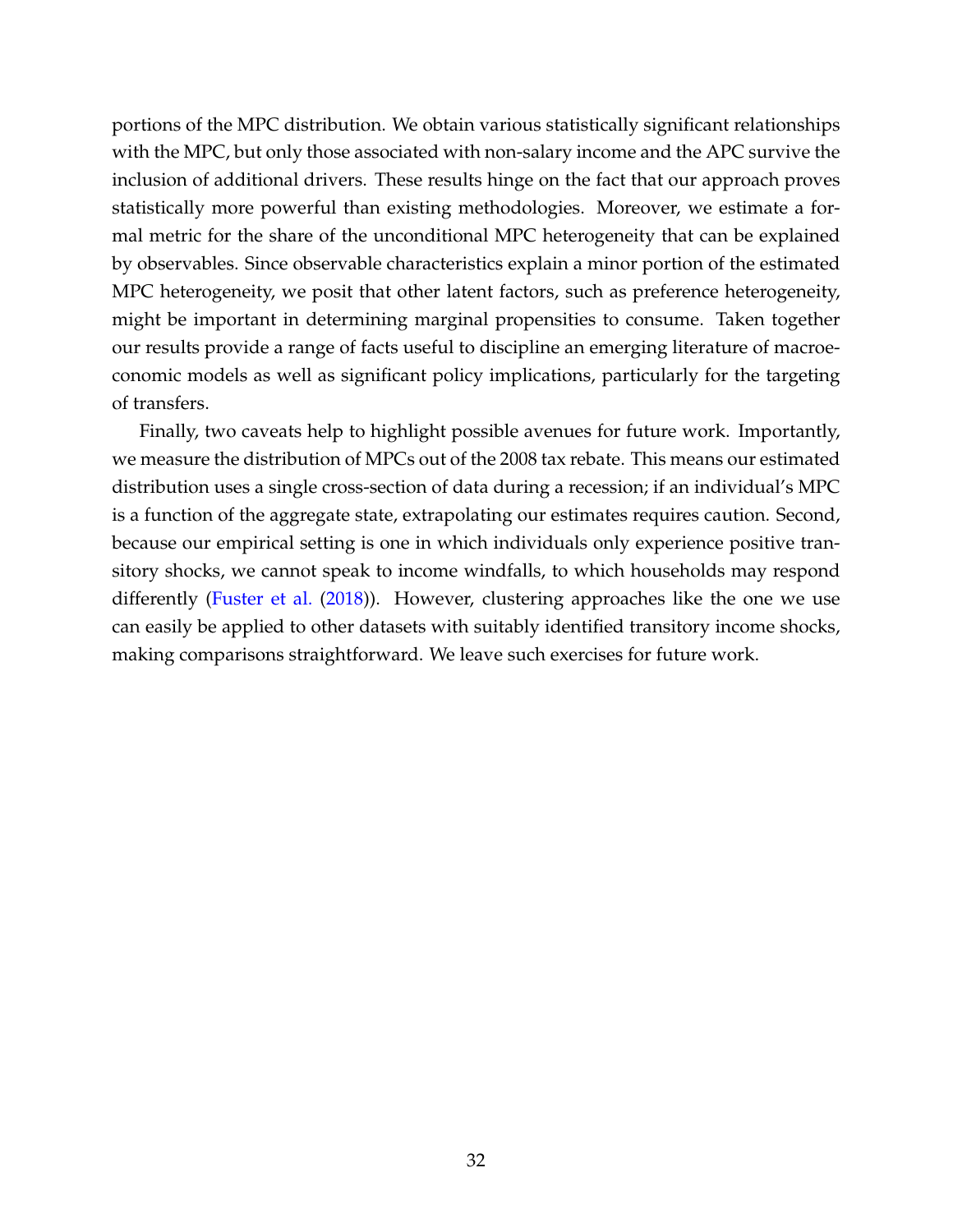# **References**

- AGUIAR, M., C. BOAR, AND M. BILS (2019): "Who Are the Hand-to-Mouth?" in *2019 Meeting Papers*, Society for Economic Dynamics, 525.
- ALAN, S., M. BROWNING, AND M. EJRNAES (2018): "Income and Consumption: A Micro Semistructural Analysis with Pervasive Heterogeneity," *Journal of Political Economy*, 126, 1827–1864.
- ARMANTIER, O., L. GOLDMAN, G. KOŞAR, J. LU, R. POMERANTZ, W. VAN DER KLAAUW, ET AL. (2020): "How Have Households Used Their Stimulus Payments and How Would They Spend the Next?" Tech. rep., Federal Reserve Bank of New York.
- AUCLERT, A. (2019): "Monetary Policy and the Redistribution Channel," *American Economic Review*, 109, 2333–67.
- AUCLERT, A., M. ROGNLIE, AND L. STRAUB (2018): "The Intertemporal Keynesian Cross," Working Paper 25020, National Bureau of Economic Research.
- BLUNDELL, R., L. PISTAFERRI, AND I. PRESTON (2008): "Consumption inequality and partial insurance," *American Economic Review*, 98, 1887–1921.
- BONHOMME, S., T. LAMADON, AND E. MANRESA (2019): "A Distributional Framework for Matched Employer Employee Data," *Econometrica*, 87, 699–739.
- ——— (2021): "Discretizing Unobserved Heterogeneity," .
- BONHOMME, S. AND E. MANRESA (2015): "Grouped Patterns of Heterogeneity in Panel Data," *Econometrica*, 83, 1147–1184.
- BOUTROS, M. (2020): "bounded Intertemporal rationality and the Marginal Propensity to Consume," Tech. rep.
- BRODA, C. AND J. A. PARKER (2014): "The economic stimulus payments of 2008 and the aggregate demand for consumption," *Journal of Monetary Economics*, 68, S20–S36.
- CARROLL, C., J. SLACALEK, K. TOKUOKA, AND M. N. WHITE (2017): "The Distribution of Wealth and the Marginal Propensity to Consume," *Quantitative Economics*, 8, 977– 1020.
- CARROLL, C. D. (1992): "The Buffer-Stock Theory of Saving: Some Macroeconomic Evidence," *Brookings Papers on Economic Activity*, 23, 61–156.
- CELEUX, G., S. FRUEWIRTH-SCHNATTER, AND C. ROBERT (2018): "Model Selection for Mixture Models - Perspectives and Strategies," *arXiv: Methodology*.
- COIBION, O., Y. GORODNICHENKO, L. KUENG, AND J. SILVIA (2017): "Innocent Bystanders? Monetary policy and inequality," *Journal of Monetary Economics*, 88, 70–89.
- CRAWLEY, E. AND A. KUCHLER (2018): "Consumption Heterogeneity: Micro Drivers and Macro Implications," *Danish National Bank Working Paper 129*.
- DEMPSTER, A. P., N. M. LAIRD, AND D. B. RUBIN (1977): "Maximum Likelihood from Incomplete Data via the EM Algorithm," *Journal of the Royal Statistical Society. Series B (Methodological)*, 39, 1–38.
- DESARBO, W. AND W. CRON (1988): "A Conditional Mixture Maximum Likelihood Methodology for Clusterwise Linear Regression," *Journal of Classification*, 5, 249–282.
- DYNAN, K. E., J. SKINNER, AND S. P. ZELDES (2004): "Do the Rich Save More?" *Journal of Political Economy*, 112, 397–444.
- FAGERENG, A., M. B. HOLM, AND G. J. NATVIK (2016): "MPC Heterogeneity and Household Balance Sheets," Discussion Papers 852, Statistics Norway, Research Department.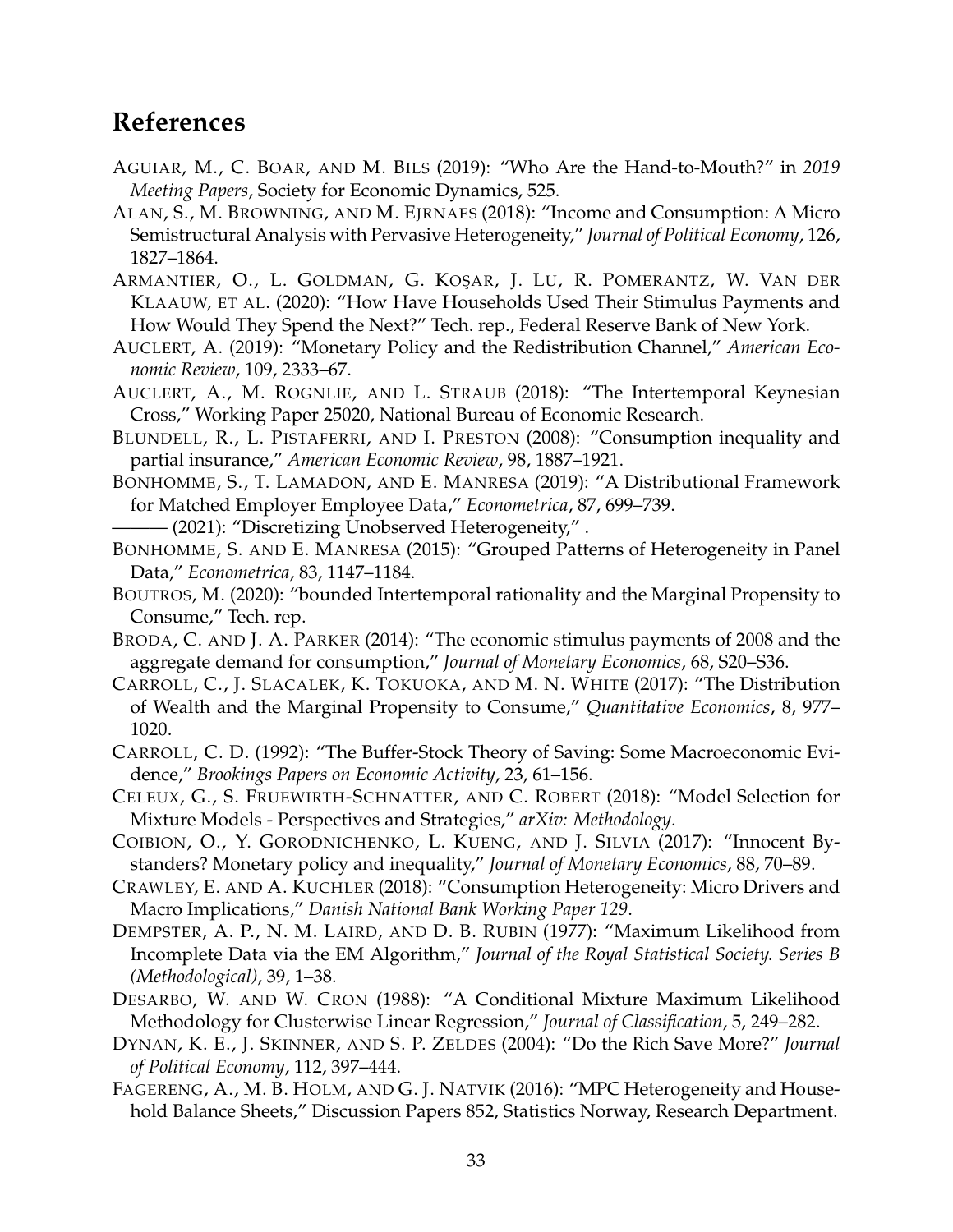FRIEDMAN, M. (1957): *A Theory of the Consumption Function*, Princeton University Press.

- FUSTER, A., G. KAPLAN, AND B. ZAFAR (2018): "What Would You Do With \$500? Spending Responses to Gains, Losses, News, and Loans," Staff Reports 843, Federal Reserve Bank of New York.
- GELMAN, M. (2019): "The Self-Constrained Hand to Mouth," .
- ILUT, C. L. AND R. VALCHEV (2020): "Economic agents as imperfect problem solvers," Tech. rep., National Bureau of Economic Research.
- JAPPELLI, T. AND L. PISTAFERRI (2014): "Fiscal Policy and MPC Heterogeneity," *American Economic Journal: Macroeconomics*, 6, 107–36.
- JOHNSON, D. S., J. A. PARKER, AND N. S. SOULELES (2006): "Household Expenditure and the Income Tax Rebates of 2001," *American Economic Review*, 96, 1589–1610.
- JONES, P. AND G. J. MCLACHLAN (1992): "Fitting Finite Mixture Models in a Regression Context," *Australian Journal of Statistics*, 34, 233–240.
- KAPLAN, G., B. MOLL, AND G. L. VIOLANTE (2018): "Monetary Policy According to HANK," *American Economic Review*, 108, 697–743.
- KAPLAN, G. AND G. L. VIOLANTE (2014): "A Model of the Consumption Response to Fiscal Stimulus Payments," *Econometrica*, 82, 1199–1239.
- KAPLAN, G., G. L. VIOLANTE, AND J. WEIDNER (2014): "The Wealthy Hand-to-Mouth," *Brookings Papers on Economic Activity*, 45, 77–153.
- KUENG, L. (2018): "Excess sensitivity of high-income consumers," *The Quarterly Journal of Economics*, 133, 1693–1751.
- LUSARDI, A. (1996): "Permanent Income, Current Income, and Consumption: Evidence from Two Panel Data Sets," *Journal of Business & Economic Statistics*, 14, 81–90.
- MCLACHLAN, G. J. AND K. E. BASFORD (1988): *Mixture models. Inference and applications to clustering*.
- MIRANDA-PINTO, J., D. MURPHY, K. J. WALSH, AND E. R. YOUNG (2020): "A model of expenditure shocks," .
- MISRA, K. AND P. SURICO (2014): "Consumption, Income Changes, and Heterogeneity: Evidence from Two Fiscal Stimulus Programs," *American Economic Journal: Macroeconomics*, 6, 84–106.
- OLAFSSON, A. AND M. PAGEL (2018): "The liquid hand-to-mouth: Evidence from personal finance management software," *The Review of Financial Studies*, 31, 4398–4446.
- PARKER, J. A. (2017): "Why Don't Households Smooth Consumption? Evidence from a \$25 Million Experiment," *American Economic Journal: Macroeconomics*, 9, 153–83.
- PARKER, J. A., N. S. SOULELES, D. S. JOHNSON, AND R. MCCLELLAND (2013): "Consumer Spending and the Economic Stimulus Payments of 2008," *American Economic Review*, 103, 2530–53.
- QUANDT, R. E. (1972): "A New Approach to Estimating Switching Regressions," *Journal of the American Statistical Association*, 67, 306–310.
- SAHM, C. R., M. D. SHAPIRO, AND J. SLEMROD (2010): "Household Response to the 2008 Tax Rebate: Survey Evidence and Aggregate Implications," in *Tax Policy and the Economy, Volume 24*, National Bureau of Economic Research, Inc, NBER Chapters, 69– 110.
- SHAPIRO, M. D. AND J. SLEMROD (2009): "Did the 2008 Tax Rebates Stimulate Spending?" *American Economic Review*, 99, 374–79.